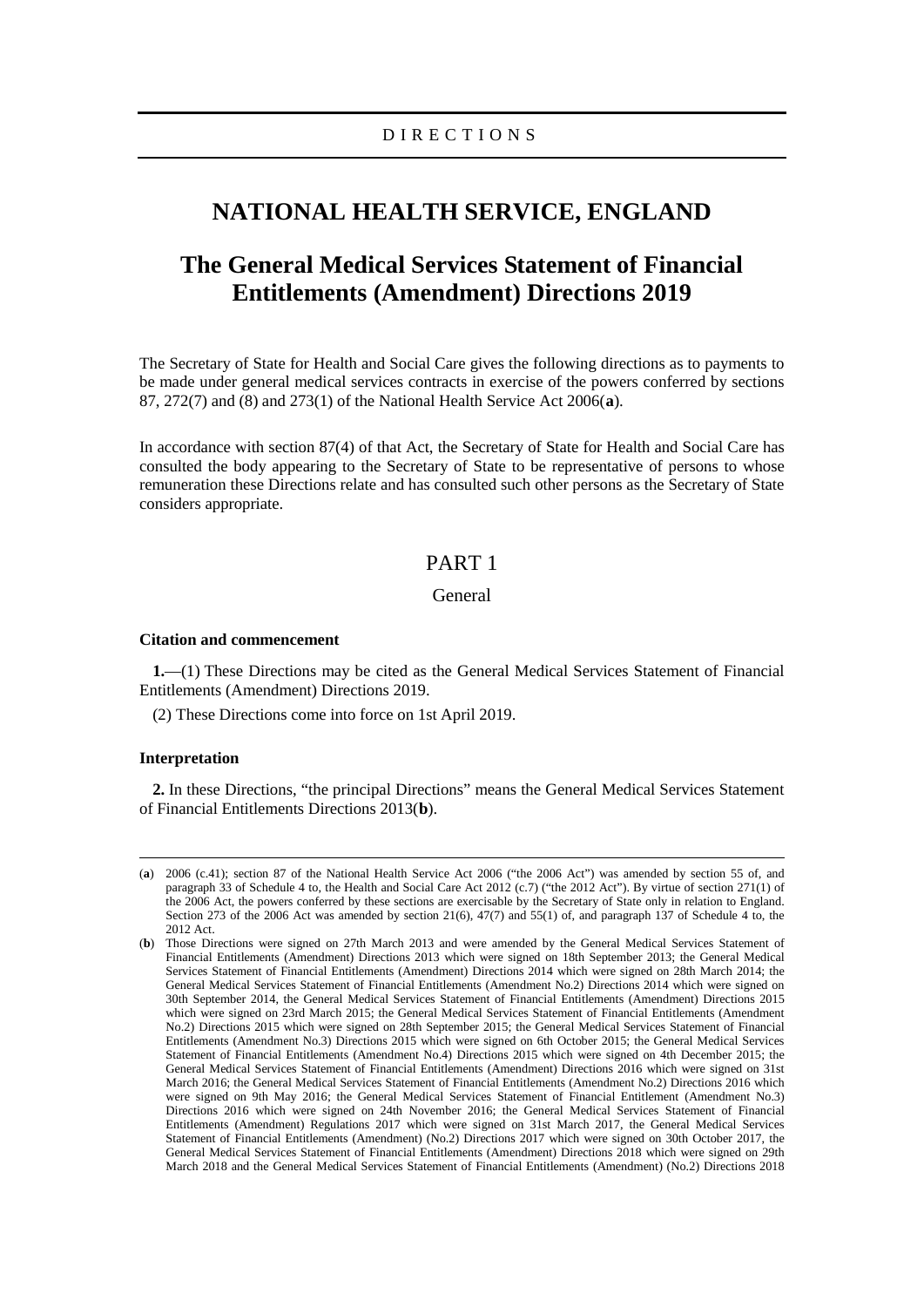## PART 2

## Amendment of Part 1 of the principal Directions (global sum)

#### **Amendment of Section 2 of the principal Directions**

**3.** In Section 2 of the principal Directions (global sum payments)—

- (a) in paragraph 2.3 (calculation of a contractor's first Initial Global Sum Monthly Payment)—
	- (i) for "88.96" substitute "89.88"; and
	- (ii) for "If the practice premises" to the end of the paragraph, substitute "If the home addresses of any of the contractor's registered patients are within the Greater London Authority area(**[a](#page-1-0)**), a London Adjustment is to be added, which is the count of registered patients whose postcodes(**[b](#page-1-1)**) are within the Greater London Authority area multiplied by 2.18.";
- (b) in paragraph 2.5 (calculation of Adjusted Global Sum Monthly Payment), in column 2 of Table 1 (percentage of initial GSMP), for "4.87" substitute "4.82"; and
- (c) in paragraph 2.18 (Contractor Population Index) for "31st March 2019" substitute "31st March 2020" and for "8,096" substitute "8,479"(**[c](#page-1-2)**).

# PART 3

#### Amendment of Part 2 of the principal Directions (Quality and Outcomes Framework)

#### **Amendment of Section 4 of the principal Directions**

**4.** In Section 4 of the principal Directions (general provisions relating to the quality and outcomes framework)—

- (a) in paragraph 4.2 (background), for "NHS employers and can be obtained on [www.nhsemployers.org"](http://www.nhsemployers.org/) substitute "NHS England and can be obtained on https://www.england.nhs.uk/gp/gpfv/investment/gp-contract";
- (b) in paragraph 4.3 (background), for "1st April 2018" substitute "1st April 2019";
- (c) in paragraph 4.8 (the principal domains of QOF)—
	- (i) for "two principal domains" substitute "the following domains";
		- (ii) in sub-paragraph (a) omit the "and";
	- (iii) in sub-paragraph (b) after "sub-domain" insert ";and"
	- (iv) after sub-paragraph (b) insert—
		- "(c) the Quality Improvement Domain.";
- (d) in paragraph 4.13 (calculations in respect of the clinical domain and the public health domain including additional services sub-domain), in sub-paragraph (b) for "the total

which were signed on 23rd October 2018. Copies are available from the Department of Health and Social Care, 4th Floor, 39 Victoria Street, London SW1H 0EU.

<span id="page-1-0"></span><sup>(</sup>**a**) See Sections 1 and 2 of the Greater London Act 1999 (c.29) and article 2 of the Greater London Authority (Assembly Constituencies and Returning Officers) Order 1999 (S.I. 1999/3380) for the London Boroughs within the Greater London Authority area.

<span id="page-1-1"></span><sup>(</sup>**b**) On a quarterly basis, the postcodes of a practice's registered patients will be analysed to determine which Lower Super Output Area ("LSOA") they fall within. LSOAs are geographical areas created by the Office for National Statistics ("ONS"). It will then be determined whether the relevant LSOAs fall within the Greater London Authority area using the most recent boundary information published by ONS.

<span id="page-1-2"></span><sup>(</sup>**c**) This national average practice population figure is taken from the Calculating Quality Reporting Service (CQRS) on 1st January 2019.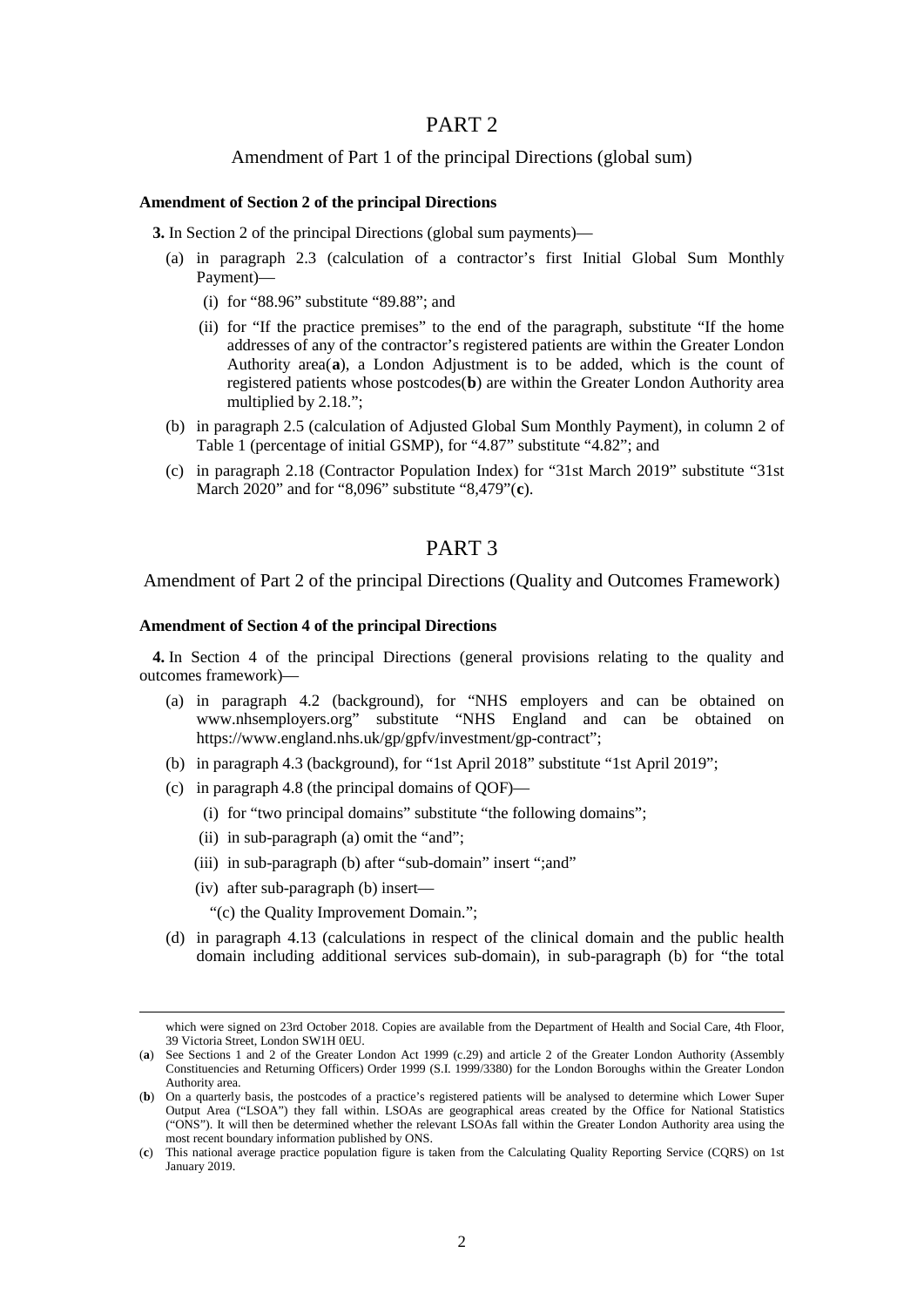number of patients who fall within the meaning of excepted patients" substitute "the total number of patients who have a personalised care adjustment recorded";

- (e) in paragraph 4.14 (calculations in respect of the clinical domain and the public health domain including additional services sub-domain), for sub-paragraph (a) substitute—
	- "(a) "Personalised care adjustment" means an appropriate variation in the care of a registered patient in consequence of which such patients fall within the criteria for personalised care adjustment as set out in paragraphs D.9 to D.18; and",
- (f) in paragraph 4.19 (calculations in respect of the clinical domain and the public health domain including additional services sub-domain), for "the financial year commencing on 1st April 2018 and ending on 31st March 2019" substitute "the financial year commencing on 1st April 2019 and ending on 31st March 2020"; and
- (g) in paragraph 4.20 (calculations in respect of the clinical domain and the public health domain including additional services sub-domain), for "1st April 2018 to 31st March 2019" substitute "1st April 2019 to 31st March 2020".

## **Amendment of Section 5 of the principal Directions**

**5.** In Section 5 of the principal Directions (aspiration payments: calculation, payment arrangements and conditions of payments)—

- (a) at the end of paragraph 5.6 (calculation of Monthly Aspiration Payments: 70% method), for "figure for the financial year ending 31st March 2019 is 8096" substitute "figure for the financial year ending 31st March 2020 is 8,479"(**[a](#page-2-0)**); and
- (b) in paragraph 5.13, for "£179.26" substitute "£187.74".

#### **Amendment of Section 6 of the principal Directions**

**6.** In Section 6 of the principal Directions (achievement payments: calculation, payment arrangements and conditions of payment)—

- (a) in paragraphs 6.6 and 6.8, for "£179.26" substitute "£187.74"; and
- (b) in paragraph 6.7—
	- (i) in sub-paragraph (b), for "indicators" substitute "indicator" and omit "003,",
	- (ii) for "£171.20"(**[b](#page-2-1)**) substitute "£187.74".

#### **Amendment of Section 7 of the principal Directions**

**7.** In section 7 of the principal Directions (extended hours access scheme for the period 1st April 2018 to 31st March 2019)—

- (a) in the heading, for "**1st APRIL 2018 to 31st MARCH 2019**" substitute "**1st APRIL 2019 to 30th JUNE 2019**";
- (b) in paragraph 7.1, for ""financial year" means the period commencing on 1st April 2018 and ending on 31st March 2019" substitute ""financial period" means the period commencing on 1st April 2019 and ending on 30th June 2019";
- (c) in paragraph 7.2—
	- (i) in sub-paragraph (a), for "the period up to and including 31st March 2019" substitute "the financial period";
	- (ii) omit the word "quarterly";

<span id="page-2-0"></span> <sup>(</sup>**a**) The national average practice population figure is taken from the Calculating Quality Reporting Service (CQRS) on 1st January 2019.

<span id="page-2-1"></span><sup>(</sup>**b**) The Statement of Financial Entitlements (Amendment) Directions 2018 contained an error in that the figure of £171.20 should have been substituted with "£179.26".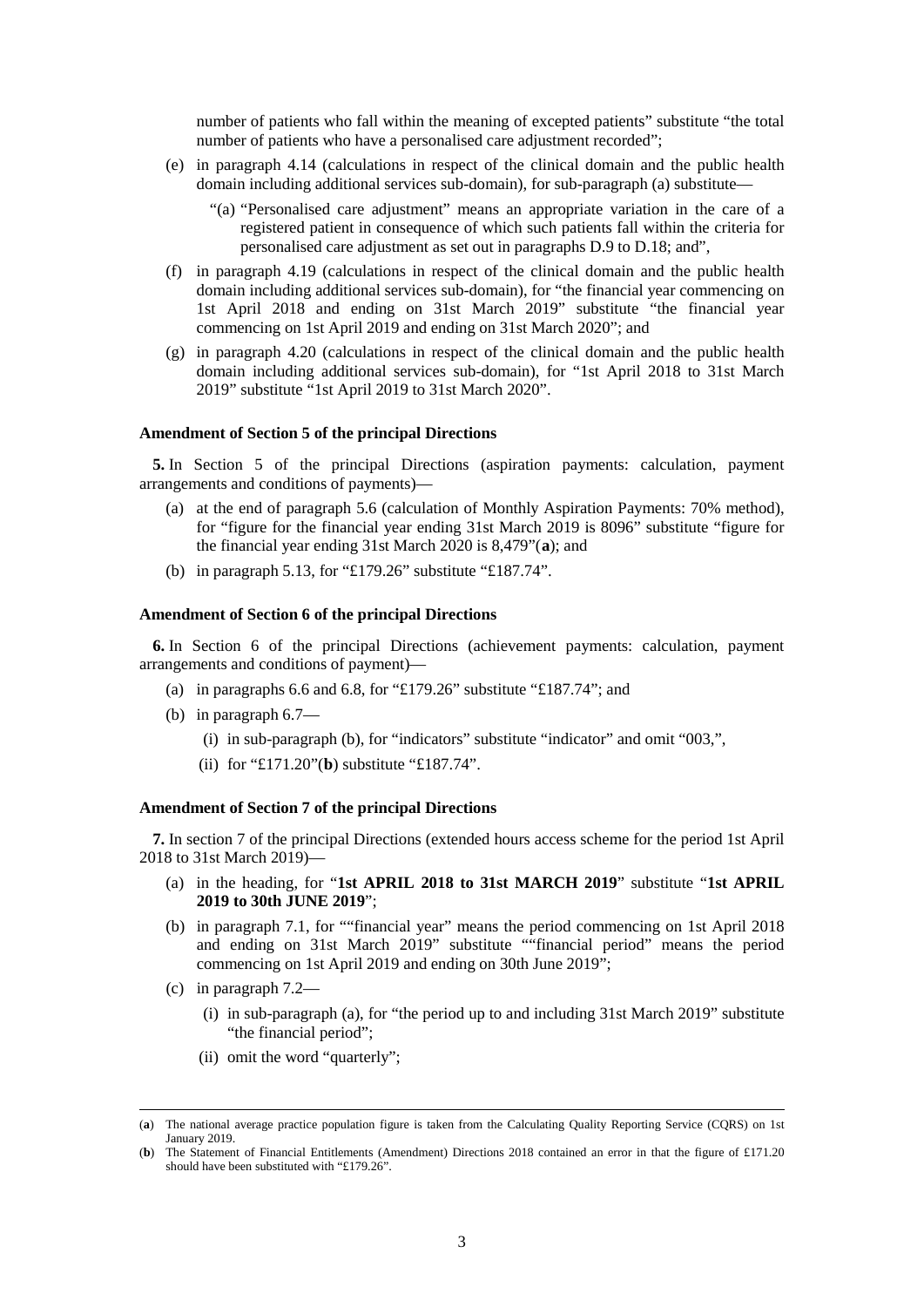- (d) in paragraphs 7.3 and 7.4, for "financial year" and "quarter" in each place they appear substitute "financial period";
- (e) in paragraph 7.6—
	- (i) for "financial year" substitute "financial period";
	- (ii) for "payable in quarterly instalments and is payable on the last day of the quarter" substitute "payable on the last day of the financial period";
- (f) in paragraph 7.7, omit from "and payments will not" to the end of the paragraph;
- (g) in paragraph 7.8—
	- (i) for "31st March 2014" substitute "30th June 2019";
	- (ii) for "quarter" in each place it appears substitute "financial period"; and
- (h) in paragraph 7.9(a), for "2012" substitute "2019(**[a](#page-3-0)**)".

### **Insertion of new Section 7A into the principal Directions**

**8.** After Section 7 of the principal Directions (extended hours access scheme for the period 1st April 2018 to 31st March 2019) insert—

## **"Section 7A: NETWORK PARTICIPATION PAYMENTS FOR THE PERIOD 1st APRIL 2019 TO 31st MARCH 2020**

**7A.1.** Direction 3(1)(b) of the Primary Medical Services (Directed Enhanced Services) Directions 2019 makes provision for the Board to establish, operate and, as appropriate, revise a scheme for the registration and regulation of Primary Care Networks ("PCNs") which are established by contractors in a Network Area which has been approved by the Board. The registration of a PCN will entitle a contractor within it, to a Network Participation Payment ("NPP") provided the requirements of the Network Contract Directed Enhanced Service Scheme as set out in the DES Directions are satisfied.

**7A.2.** A contractor, whose practice is a member of a PCN which has been registered and who continues to meet the requirements of the Network Contract Directed Enhanced Service Scheme, will be entitled to a NPP calculated in accordance with this Section.

#### **Network Participation Payment**

**7A.3.** If, as a part of a GMS contract, a contractor has signed up to participate in the Network Contract Directed Enhanced Service Scheme, the Board must pay the contractor under the GMS contract, a NPP calculated and paid in accordance with paragraph 7A.4 in respect of the period during which the contractor satisfies the conditions in paragraph 7A.5.

**7A.4.** The calculation and payment of the NPP required by paragraph 7A.3 is as follows—

- (a) £0.147 multiplied by number of the Contractor Weighted Population, which is the NPP; and
- (b) the NPP is payable in respect of all or any part of the period from the 1st April 2019 (or from the 1st July 2019 or later if sign up is approved by the Board later than 30th June 2019), up to and including 31st March 2020, during which period or periods the contractor satisfies the conditions in paragraph 7A.5.
- (c) subject to paragraph 7A.7, the NPP will be paid as follows—
	- (i) by 31st July 2019 for the period 1st April 2019 to 30th June 2019, and
	- (ii) thereafter monthly in arrears.

<span id="page-3-0"></span> <sup>(</sup>**a**) The Primary Medical Services (Directed Enhanced Services) Directions 2019 were signed on the 29th day of March 2019.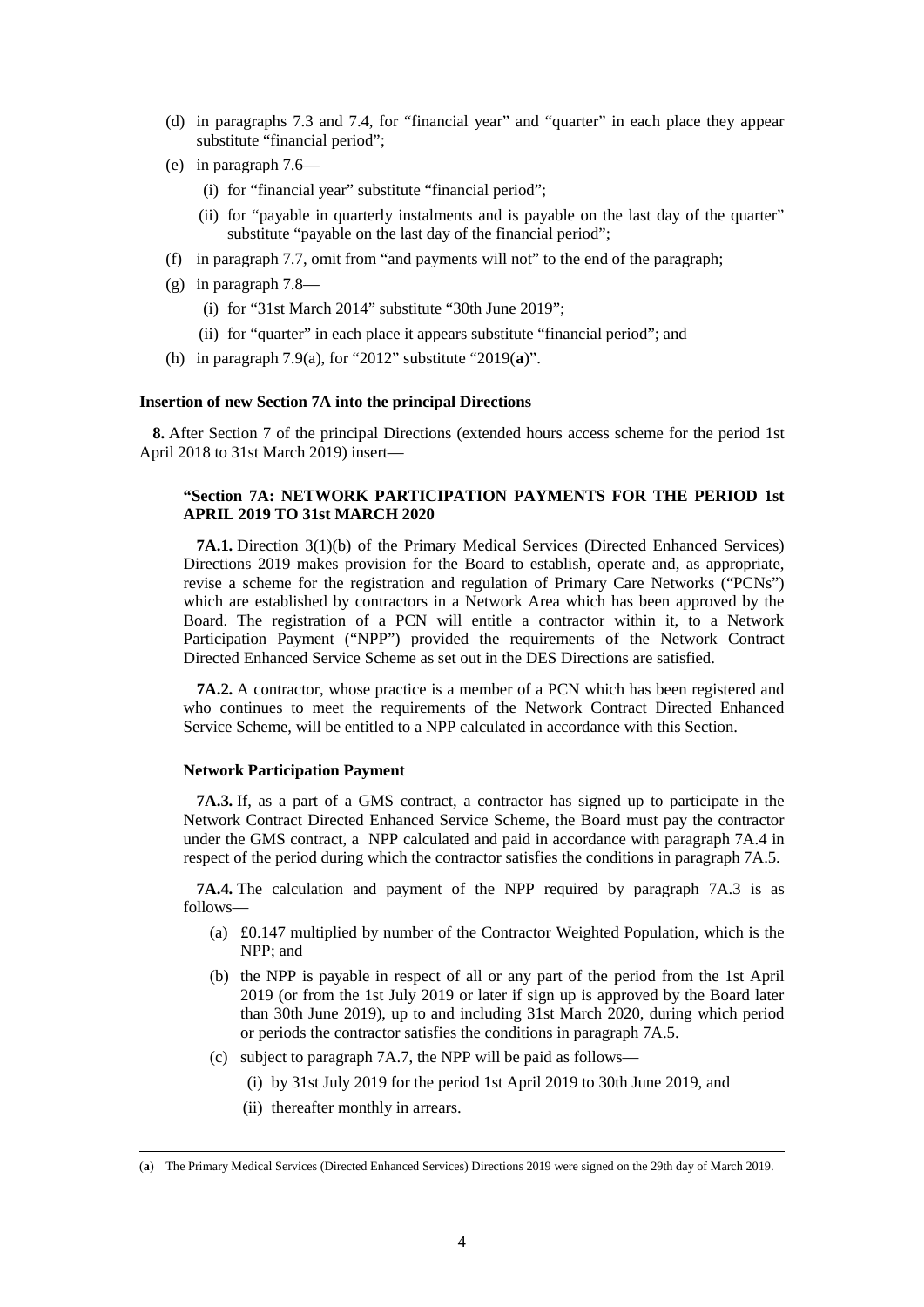**7A.5.** The NPP, or any part of such payments, are only payable if the contractor satisfies the following conditions—

- (a) the contractor is a member of a PCN approved by the Board for all or part of the financial year ending 31st March 2020;
- (b) the contractor fulfils the requirements of the Network Contract DES Scheme as set out in the Network Agreement and Network Contract DES Specification referred to in direction 5 of the Primary Medical Services (Directed Enhanced Services) Directions 2019.

**7A.6.** If the contractor breaches any of these conditions, the Board may, in appropriate circumstances, withhold payment of all or any part of the NPP that is otherwise payable.

**7A.7.** If the contractor leaves the PCN—

- (a) on or before 30th June 2019, it shall not be entitled to receive a NPP in accordance with paragraph 7A.4(c)(i);
- (b) on or after 1st July 2019 in the financial year ending 31st March 2020, it shall no longer be entitled to receive a NPP with effect from the month following its departure.

#### **Amendment of Section 9 of the principal Directions**

**9.** In Section 9 of the principal Directions (learning disabilities health check scheme for the period 1st April 2018 to 31st March 2019)—

- (a) in the heading, for "**1st APRIL 2018 to 31st MARCH 2019**" substitute "**1st APRIL 2019 to 31st MARCH 2020**";
- (b) in paragraph 9.1, for "1st April 2018 and ending on 31st March 2019" substitute "1st April 2019 and ending on 31st March 2020";
- (c) in paragraph 9.5 (learning disabilities health check scheme the register), for "31st March 2018" substitute "31st March 2019";
- (d) in paragraph 9.10, for "31st March 2019" substitute "31st March 2020";
- (e) in the heading to paragraph 9.15 (provisions relating to contractors whose contracts terminate or who withdraw from the arrangements prior to 31st March 2019 (subject to the provisions below for terminations attributable to a practice split or merger)), for "31st March 2019" substitute "31st March 2020"; and
- (f) in paragraph 9.15, for "31st March 2019" in the two places it appears substitute "31st March 2020".

#### **Amendment of Section 11 of the principal Directions**

**10.** In Section 11 of the principal Directions (childhood immunisations)—

- (a) in paragraph 11.1 (general: childhood vaccines and immunisations)—
	- (i) for "direction  $6(2)(a)$  to (g)" substitute "direction  $7(2)(a)$  to (g)"; and
	- (ii) for "direction 6 of the DES Directions" substitute "direction 7 of the DES Directions"; and
- (b) in paragraph 11.20 (calculation of quarterly five-year-olds immunisation payments), for "64" in the two places it appears substitute "65".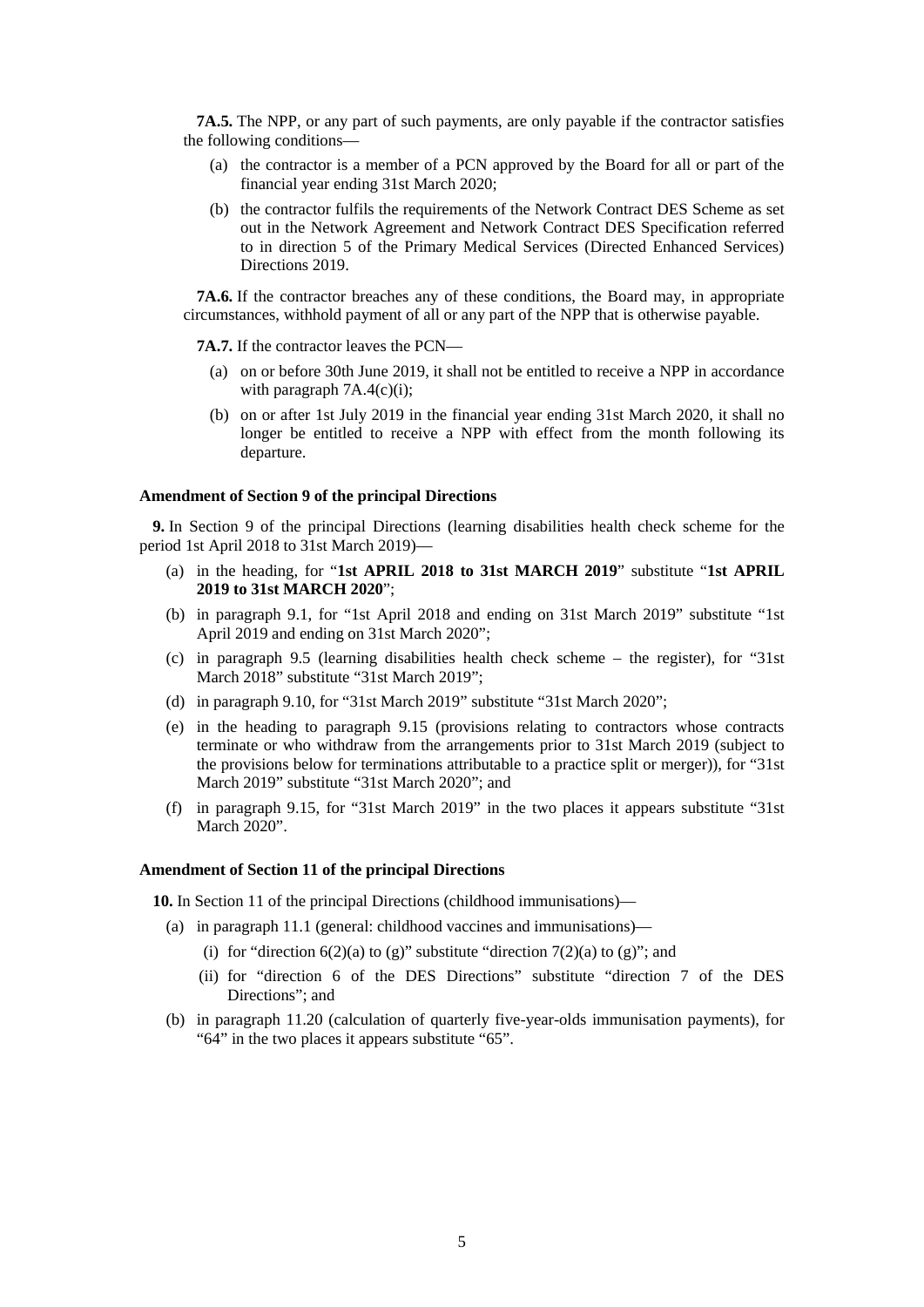## PART 4

Amendment of Part 4 of the principal Directions (Payments for Specific Purposes)

#### **Amendment of Section 14 of the principal Directions**

**11.** In Section 14 of the principal Directions (shingles immunisation programme), in paragraph 14.2(b) for "31st March 2019" substitute "31st March 2020".

#### **Amendment of Section 14C.1 of the principal Directions**

**12.** In Section 14C.1 of the principal Directions (human papilloma virus (HPV) completing doses), in paragraph (1)—

- (a) omit "adolescent";
- (b) omit "on or after 1st April 2015"; and
- (c) for "18" substitute "25".

#### **Amendment of Section 14D.1 of the principal Directions**

**13.** In Section 14D.1of the principal Directions (meningococcal completing doses), in paragraph 1, for "on or after 1st April 2012" substitute "on or after 1st September 2010".

#### **Insertion of new Section 14F into the principal Directions**

**14.** After Section 14E of the principal Directions (meningococcal B (infant) vaccination programme) insert—

## **"Section 14F: MMR CATCH UP VACCINATION FOR CHILDREN AGED 10 AND 11 YEARS**

**14F.1** This Section makes provision in respect of a payment of £5 per patient to be made to a contractor for the extra cost of a catch-up campaign for the MMR vaccine for children who reached the age of 10 or 11 years on or after 1st September 2018 but who have not yet reached the age of 12 years.

#### **Eligibility for payment**

.

**14F.2** A contractor is only eligible for a payment under this Section in circumstances where the following conditions are met—

- (a) the contractor is contracted to provide vaccine and immunisations as part of Additional Services;
- (b) the contractor has checked the patient MMR vaccination records for children referred to in paragraph 14F.1 and corrected any inaccuracies in the computerised records, including where a child no longer resides in the area covered by the practice (in which case the child's name should be removed from the contractor's list of registered patients and the local Child Health Information Service should be informed);
- (c) the contractor has invited all children referred to in paragraph 14F.1(b) missing one or both doses of the MMR vaccine, by letter, email, phone call, text or digital personal health record "red book", where available, to receive the appropriate dosage at a vaccination clinic held within the practice or has invited their parent or carer to make an appointment; and
- (d) the contractor has prioritised invites to patients who are missing both doses of the MMR vaccine.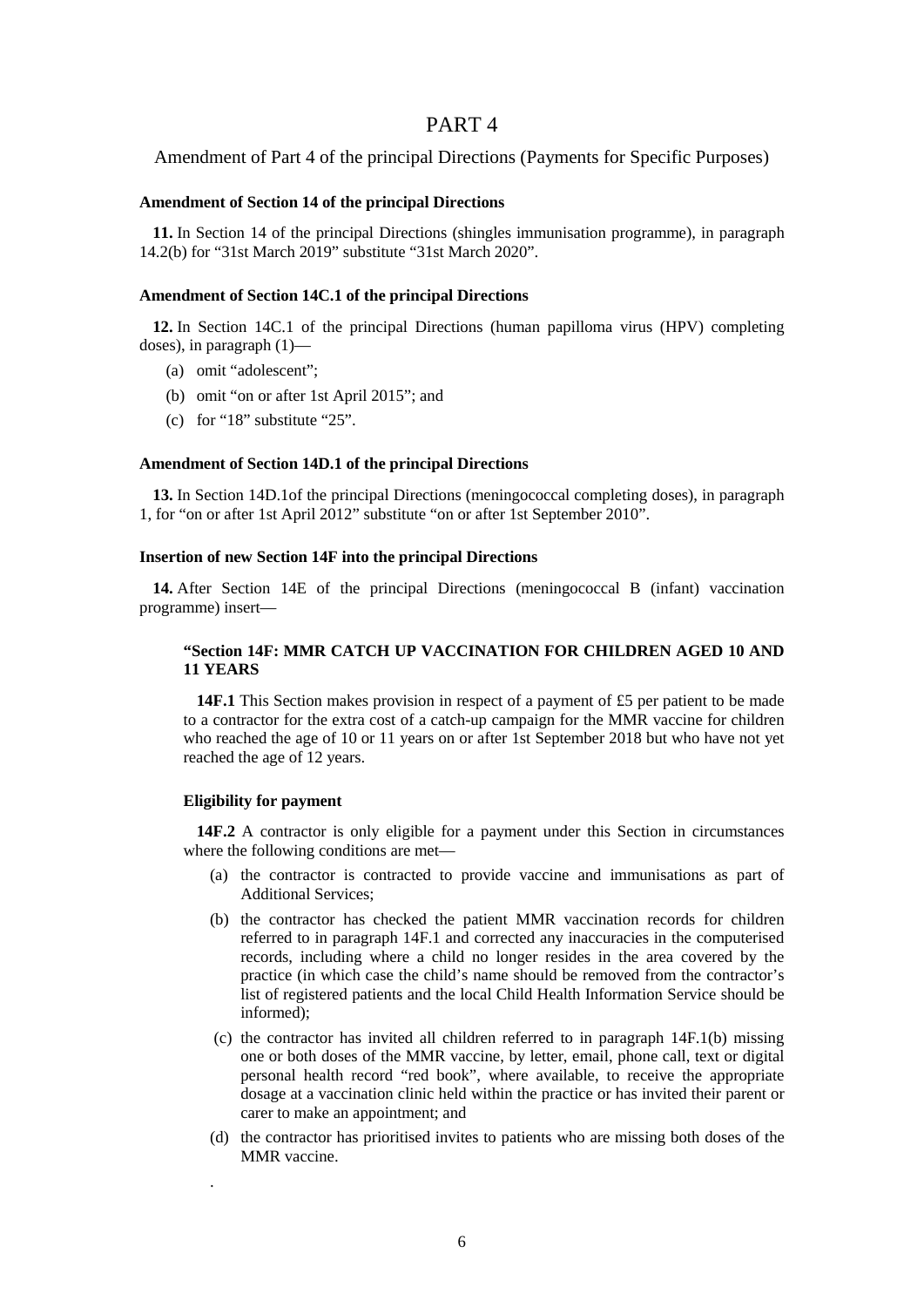#### **Claims for payment**

**14F.3** The contractor must submit claims at a frequency to be agreed between the Board and the contractor (which at least must be a frequency which provides for the claim to be submitted within six months of the second dose of the MMR vaccine, the third invitation or of the date on which the parent or carer declined the vaccination following an invitation, as appropriate) or, if agreement cannot be reached, within 14 days of—

- (a) the end of the month during which the second dose was administered; or
- (b) the date of the third invitation where that invitation has not resulted in a vaccination; or
- (c) the date the parent or carer declined the vaccination following any invitation.

**14F.4** The Board must ensure that the receipt and payment in respect of any claims are properly recorded and that each such claim has a clear audit trail.

#### **Conditions attached to payment**

**14F.5** A payment under the provisions of this Section is only payable if the contractor satisfies the following conditions—

- (a) the contractor has invited the child, missing one or both doses of the MMR vaccine, via their parent or carer, to an appointment or has invited the parent or carer to contact the practice to make an appointment;
- (b) where the first invitation has not resulted in a vaccination and the parent or carer has not declined the vaccination, the contractor has sent a second invite;
- (c) where the second invitation has not resulted in a vaccination and the parent or carer has not declined the vaccination, the contractor has made a third attempt to make contact with the parent or carer(**[a](#page-6-0)**);
- (d) where the third attempt at making contact with the parent or carer has not resulted in a vaccination and the parent or carer has not declined the vaccination, the contractor must notify school nursing services to offer vaccination at school and the contractor must inform the commissioner of this notification; and
- (e) in all cases, the contractor must update the patient records to record the actions taken and the response, including any failure to attend booked appointments.

**14F.6** If the contractor breaches any of these conditions, the Board may, in appropriate circumstances, withhold payment of all or any part of any payment due under this Section."

#### **Amendment of Section 15 of the principal Directions**

**15.** In Section 15 of the principal Directions (payments for GP performers covering maternity, paternity and adoption leave)—

- (a) in the heading, for "**AND ADOPTION LEAVE**" substitute ",**ADOPTION LEAVE AND SHARED PARENTAL LEAVE**";
- (b) in paragraph 15.1 (general), for "and parental leave" substitute ", parental leave and shared parental leave";
- (c) in paragraph 15.2(b) (general), after "additional adoption leave" insert "or shared parental leave";

<span id="page-6-0"></span> <sup>(</sup>**a**) The third attempt at making contact should be conducted by a practice healthcare professional either in person or by telephone. Practices can make use of Public Health England designated resources to aid discussion with parents or carers to support informed choice and improved uptake and coverage (https/www.gov.uk/government/collections/immunisation#measles,-mumps-and-rubella-(mmr)).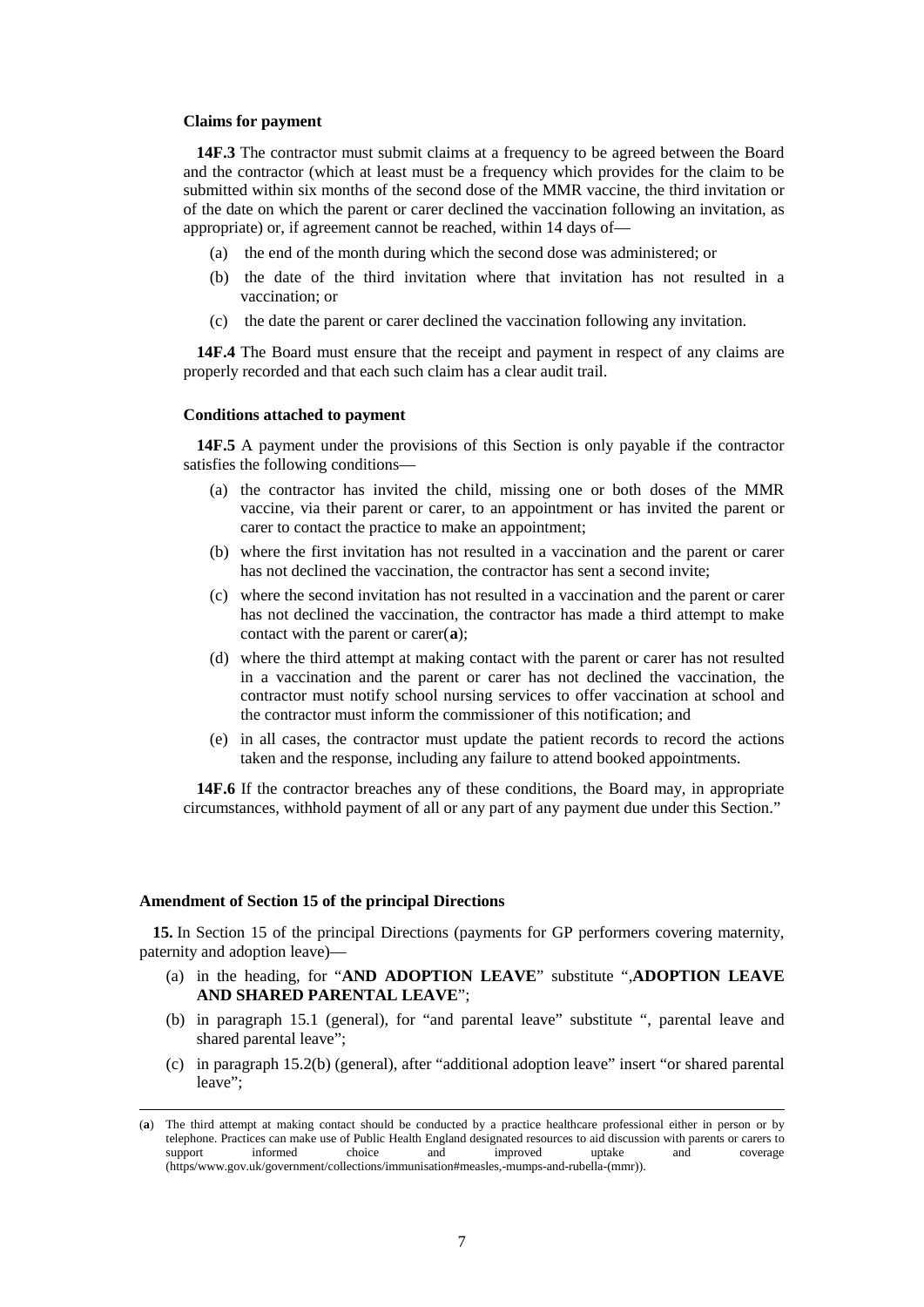- (d) in the heading to paragraph 15.3 (entitlement to payments for covering ordinary or additional maternity, paternity and ordinary or additional adoption leave), after "additional adoption leave" insert "or shared parental leave";
- (e) in paragraph 15.3, after "additional adoption leave" insert" or shared parental leave";
- (f) in paragraph 15.7 (conditions attached to the amounts payable) after sub-paragraph (c) insert—
	- "(ca) if the leave of absence is for shared parental leave, the contractor must supply the Board with a certificate as used for the purposes of confirming the GP performer's eligibility for shared parental leave or a letter written by the GP performer providing comparable information(**[a](#page-7-0)**) and countersigned by the practice".

## **Amendment of Section 19 of the principal Directions**

**16.** In Section 19 of the principal Directions (seniority payments), for the table in paragraph 19.12 (calculation of full annual rate of Seniority Payments), substitute—

| Years of<br>Reckonable<br>Service | Full annual rate of payment<br>per practitioner from 1st April<br>2018 | Full annual rate of payment<br>per practitioner from 1st April<br>2019 |
|-----------------------------------|------------------------------------------------------------------------|------------------------------------------------------------------------|
| $\overline{0}$                    | £0.00                                                                  | £0.00                                                                  |
| 1                                 | £0.00                                                                  | £0.00                                                                  |
| $\overline{2}$                    | £0.00                                                                  | £0.00                                                                  |
| 3                                 | £0.00                                                                  | £0.00                                                                  |
| $\overline{4}$                    | £0.00                                                                  | £0.00                                                                  |
| 5                                 | £0.00                                                                  | £0.00                                                                  |
| 6                                 | £0.00                                                                  | £0.00                                                                  |
| 7                                 | £0.00                                                                  | £0.00                                                                  |
| 8                                 | £0.00                                                                  | £0.00                                                                  |
| 9                                 | £0.00                                                                  | £0.00                                                                  |
| 10                                | £0.00                                                                  | £0.00                                                                  |
| 11                                | £566.16                                                                | £0.00                                                                  |
| 12                                | £634.19                                                                | £453.55                                                                |
| 13                                | £710.25                                                                | £507.95                                                                |
| 14                                | £795.95                                                                | £569.24                                                                |
| 15                                | £891.29                                                                | £637.43                                                                |
| 16                                | £1,705.98                                                              | £1,220.07                                                              |
| 17                                | £1,876.85                                                              | £1,342.27                                                              |
| 18                                | £2,064.32                                                              | £1,476.35                                                              |
| 19                                | £2,270.54                                                              | £1,623.83                                                              |
| 20                                | £2,497.65                                                              | £1,786.25                                                              |

<span id="page-7-0"></span> (**a**) Further information on eligibility requirements can be found in the Protocol in respect of locum cover or GP performer payments for parental and sickness leave which is published by the Board and is available at http://www.england.nhs.uk/publication/primary-medical-care-policy-and-guidance-manual-pgm/.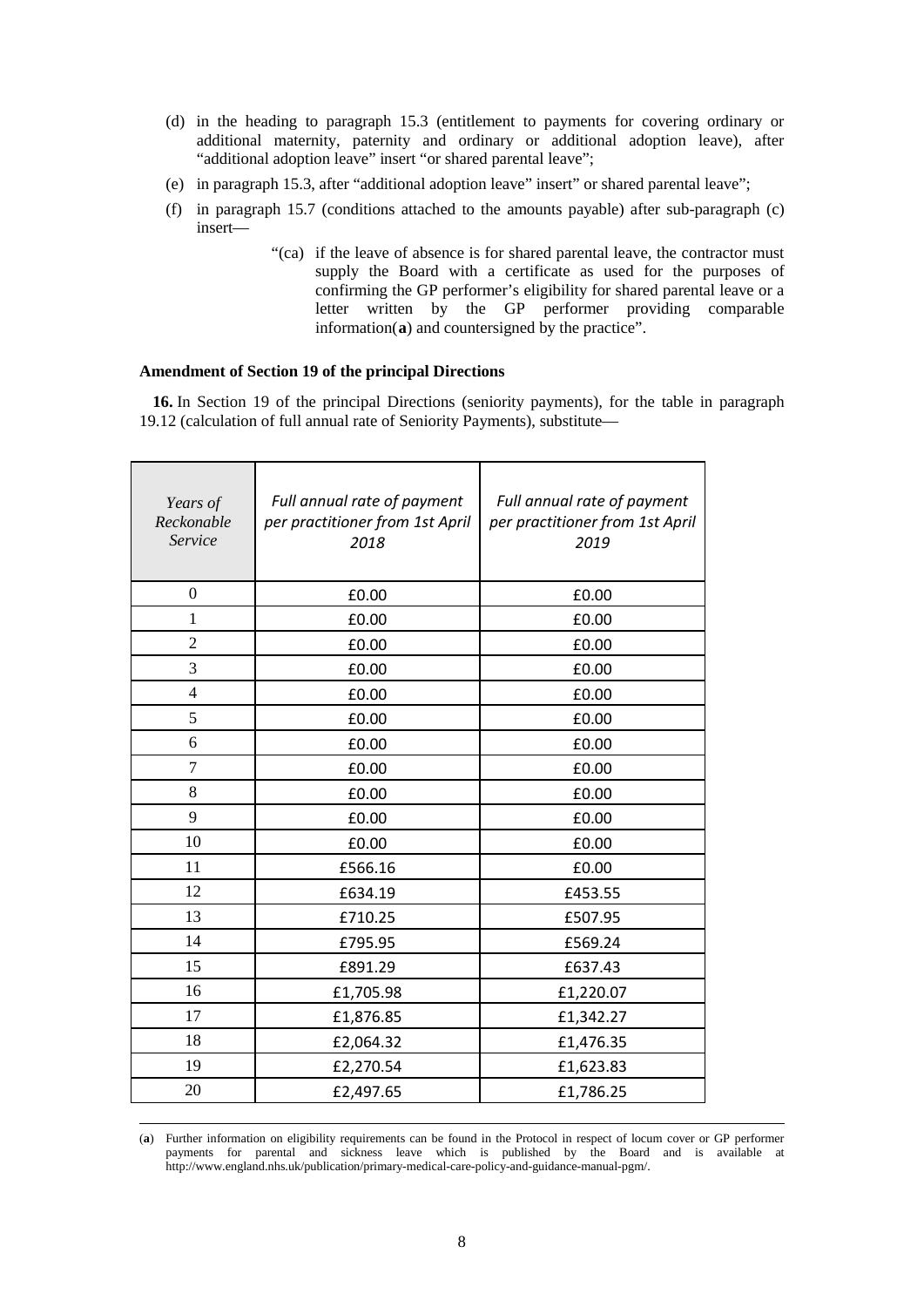| 21 | £2,747.25 | £1,964.76 |
|----|-----------|-----------|
| 22 | £3,634.26 | £2,599.12 |
| 23 | £3,743.52 | £2,677.27 |
| 24 | £3,855.47 | £2,757.33 |
| 25 | £3,971.17 | £2,840.07 |
| 26 | £4,090.61 | £2,925.50 |
| 27 | £4,213.27 | £3,013.22 |
| 28 | £4,405.56 | £3,150.74 |
| 29 | £4,528.76 | £3,238.85 |
| 30 | £4,655.70 | £3,329.64 |
| 31 | £4,785.86 | £3,422.72 |
| 32 | £4,920.31 | £3,518.87 |
| 33 | £5,052.61 | £3,613.49 |
| 34 | £5,199.37 | £3,718.45 |
| 35 | £5,345.06 | £3,822.64 |
| 36 | £5,494.50 | £3,929.52 |
| 37 | £5,648.76 | £4,039.84 |
| 38 | £5,806.77 | £4,152.85 |
| 39 | £5,969.07 | £4,268.92 |
| 40 | £6,136.72 | £4,388.82 |
| 41 | £6,308.13 | £4,511.40 |
| 42 | £6,484.88 | £4,637.82 |
| 43 | £6,666.46 | £4,767.68 |
| 44 | £6,853.40 | £4,901.37 |
| 45 | £7,045.15 | £5,038.51 |
| 46 | £7,242.27 | £5,179.47 |
| 47 | £7,445.27 | £5,324.66 |

#### **Amendment of Section 20 of the principal Directions**

**17.** In Section 20 of the principal Directions (doctors' retainer scheme), in paragraph 20.3(b) (provisions in respect of leave arrangement) for "and adoption leave" substitute ",adoption leave and shared parental leave".

## **Amendment of Section 20A of the principal Directions**

**18.** In Section 20A of the principal Directions (GP retention scheme), in paragraph 20A.3(b) (provisions in respect of leave arrangement) for "and adoption leave" substitute ",adoption leave and shared parental leave".

#### **Amendment of Section 22 of the principal Directions**

**19.** In Section 22 of the principal Directions (flexible careers scheme), in paragraph 22.3(b) (flexible careers scheme contractor payments) for "or adoption leave" substitute ",adoption or shared parental leave".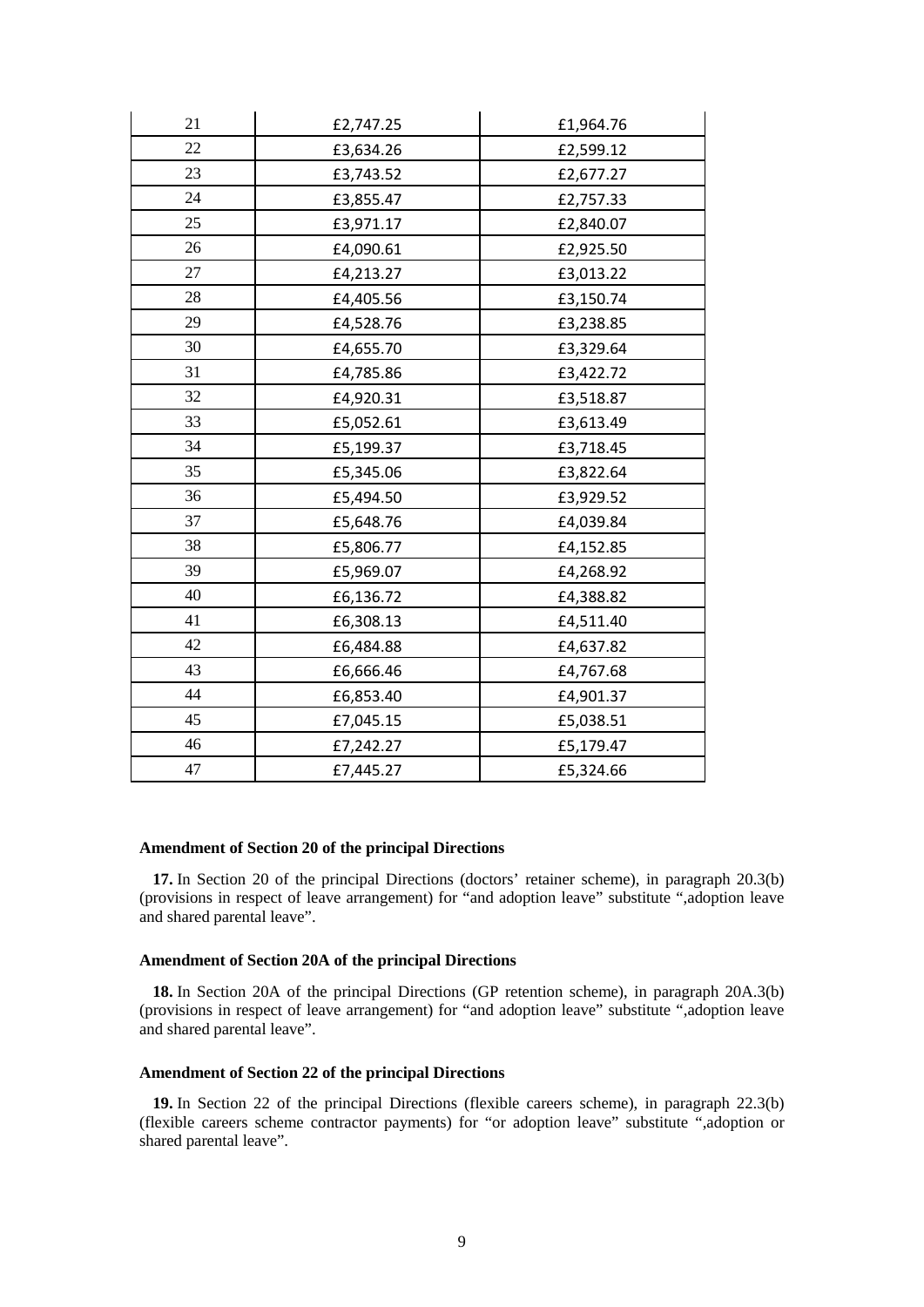## PART 5

Amendment of Annex A (Glossary), Annex B (Global Sum), Annex D (Quality and Outcomes Framework) and Annex E (Calculation of the Additional Services Sub-Domain of the Public Health Domain Achievement Points)

#### **Amendment of Annex A to the principal Directions**

**20.** In Part 2 of Annex A (definitions), for the definition of "DES Directions" substitute—

""DES Directions" means the Primary Medical Services (Directed Enhanced Services) Directions 2019 signed on 29th March 2019;".

#### **Amendment of Annex B to the principal Directions**

**21.** In Annex B to the principal Directions—

- (a) in paragraph B.14 of Part 1 (the global sum allocation formula)—
	- (i) for the words "were used" substitute "are"; and
	- (ii) in sub-paragraph (b), after "patients" where it first appears insert "registered as residing in area and not under regulation 30 of the 2015 Regulations"; and
- (b) in Part 2 (vaccines and immunisations)—
	- (i) in Table 1, in sub-paragraph (c) of the fifth entry in column 2 (circumstances in which vaccines or immunisation is to be offered and given), for "period commencing 1st April 2018 and ending 31st March 2019" substitute "period commencing 1st April 2019 and ending 31st March 2020"; and
	- (ii) in paragraph B.31 (vaccines and immunisations which are required in the case of a localised breakout), for "paragraph B.30" substitute "paragraph B.32".

### **Amendment of Section 1 of Annex D to the principal Directions**

**22.** In Section 1 (general) of Annex D to the principal Directions (quality and outcomes framework)—

- (a) in paragraph D.2 (general) for "the financial year commencing on 1st April 2018 and ending on 31st March 2019" substitute "the financial year commencing on 1st April 2019 and ending on 31st March 2020";
- (b) in paragraph D.3 (interpretation of words and expressions used in Annex D)—
	- (i) omit sub-paragraph (b), and
	- (ii) after sub-paragraph (d) insert—
		- "(e) "personalised care adjustment" means an appropriate variation in the care of a registered patient that is recorded in the patient record in consequence of which such patients fall within the criteria for personalised care adjustment set out in paragraphs D.9 to D.18;";
- (c) in paragraph D.4.3 (indicators: general)—
	- (i) for sub-paragraph (a) substitute—
	- "(a) in indicator HYP003, "the percentage of patients aged 79 years or under with hypertension in whom the last blood pressure reading (measured in the preceding 12 months) is 140/90 mmHg or less," the phrase "the preceding 12 months" means the period of 12 months which ends on 31st March in the financial year to which the achievement payments relate;";
	- (ii) for sub-paragraph (d) substitute—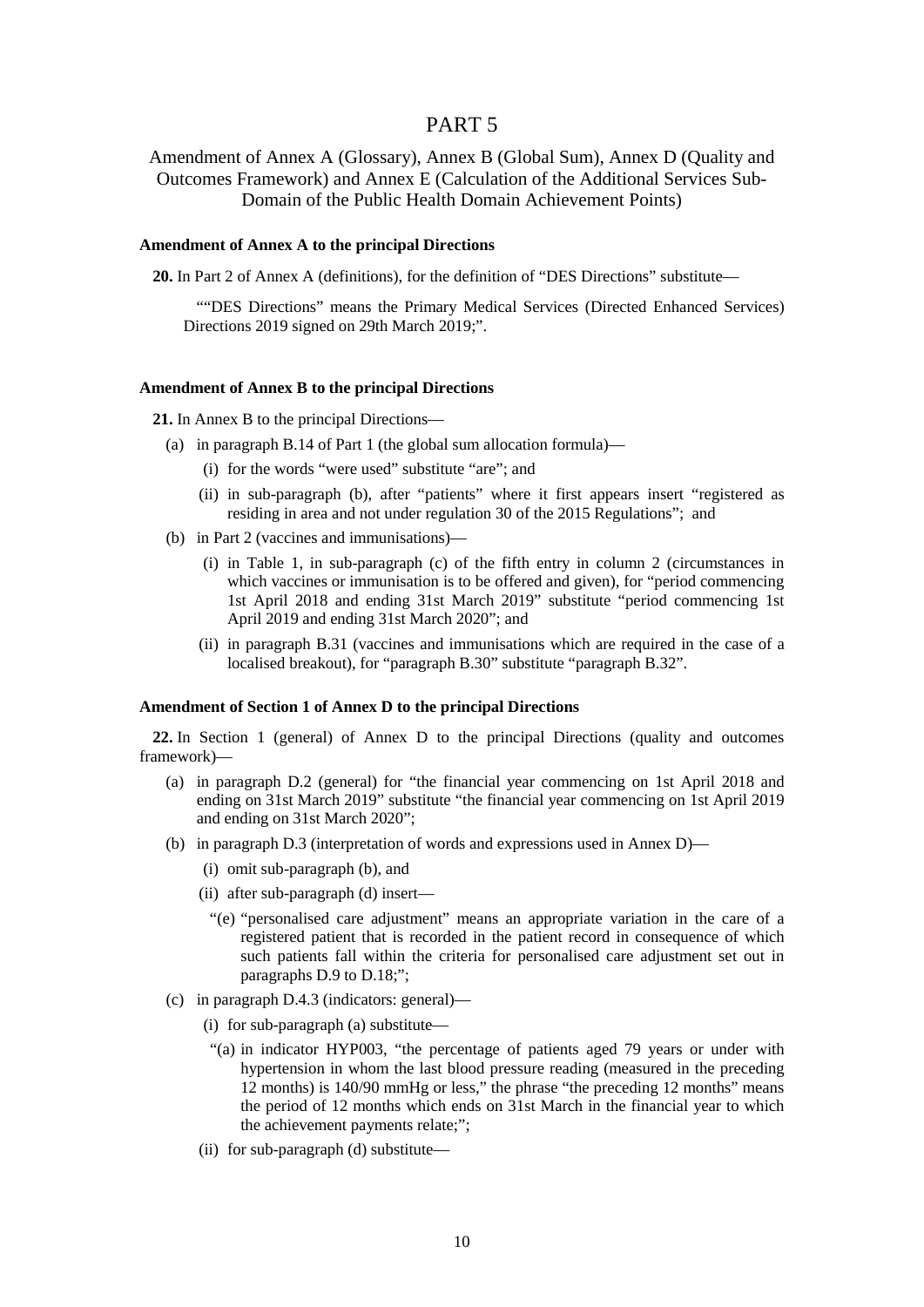- "(d) in indicator CS005, "the proportion of women eligible for screening and in the age range from 25 to 49 years at the end of the reporting period whose notes record that an adequate cervical screening test has been performed in the preceding 3 years and 6 months", the phrase "in the preceding 3 years and 6 months" means the period of 3 years and 6 months which ends on 31st March in the financial year to which the achievement payments relate; and"; and
- (iii) in sub-paragraph (e) for "CHD004" substitute "CHD007"; and
- (d) for paragraphs D.9 to D.15, substitute—

#### "**Personalised care adjustment (formerly Exception reporting) and exclusions**

D.9 Personalisation of care applies to those indicators in any domain of QOF where the achievement is determined by the percentage of patients receiving the specified level of care (fraction indicators), unless otherwise stated in the QOF Guidance.

D.10 Some indicators refer to a sub-set of patients on the relevant disease register, or in the target population group of a particular indicator. Patients who are on the disease register or target group, but not included in an indicator denominator for the clinical area concerned for definitional reasons are called "exclusions".

D.11 A personalised care adjustment may be applied to the care of a registered patient who is in the relevant disease register or target group and would ordinarily be included in the indicator denominator if they meet one or more of the criteria set out below. Patients are removed from the denominator if their care has been personalised and also the care specified in the indicator has not been carried out. If the patient has had a reason for the personalisation of care added to their record but the care has been carried out in the relevant time period then the patient will be included in both the denominator and the numerator.

D.12 A personalised care adjustment cannot remove a patient from the underpinning register or target group and the patient must be included in the calculation of the Adjusted Practice Disease Factor.

D.13 Care may be personalised for the following reasons, listed in the order in which they will be applied in the Business rules (**[a](#page-10-0)**)—

- (i) The investigative or secondary care service is unavailable. This will apply to the following indicators only: HF002, AST002, COPD002, DM014 and COPD008. Discrete codes which indicate the concept of a service not being available should be used to record this;
- (ii) The intervention described in the indicator is clinically unsuitable for the patient. This may be due to specific reasons such as the patient being on maximum tolerated doses of medication, allergies, contraindications or other medication intolerances or broader reasons such as it being clinically inappropriate to review disease parameters due to particular circumstances such as being at the end of their life or having a supervening condition against which QOF interventions need to be balanced;
- (iii) The patient has chosen not to receive the intervention described in the indicator and this has been recorded in their patient record following a discussion with the patient;
- (iv) The patient has not responded to a minimum of two invitations for the intervention during the financial year to which the achievement payments relate except in the case of indicators CS005 and CS006, where the patient

<span id="page-10-0"></span> <sup>(</sup>**a**) The Business rules are a series of technical documents which define the acceptable clinical codes and logical extraction sequence which are used to calculate achievement practice. They are produced by NHS Digital and updated twice a year at http://digital.nhs.uk/data-and-information/data-collections-and-data-sets/data-collections/quality-and-outcomes-frameworkqof.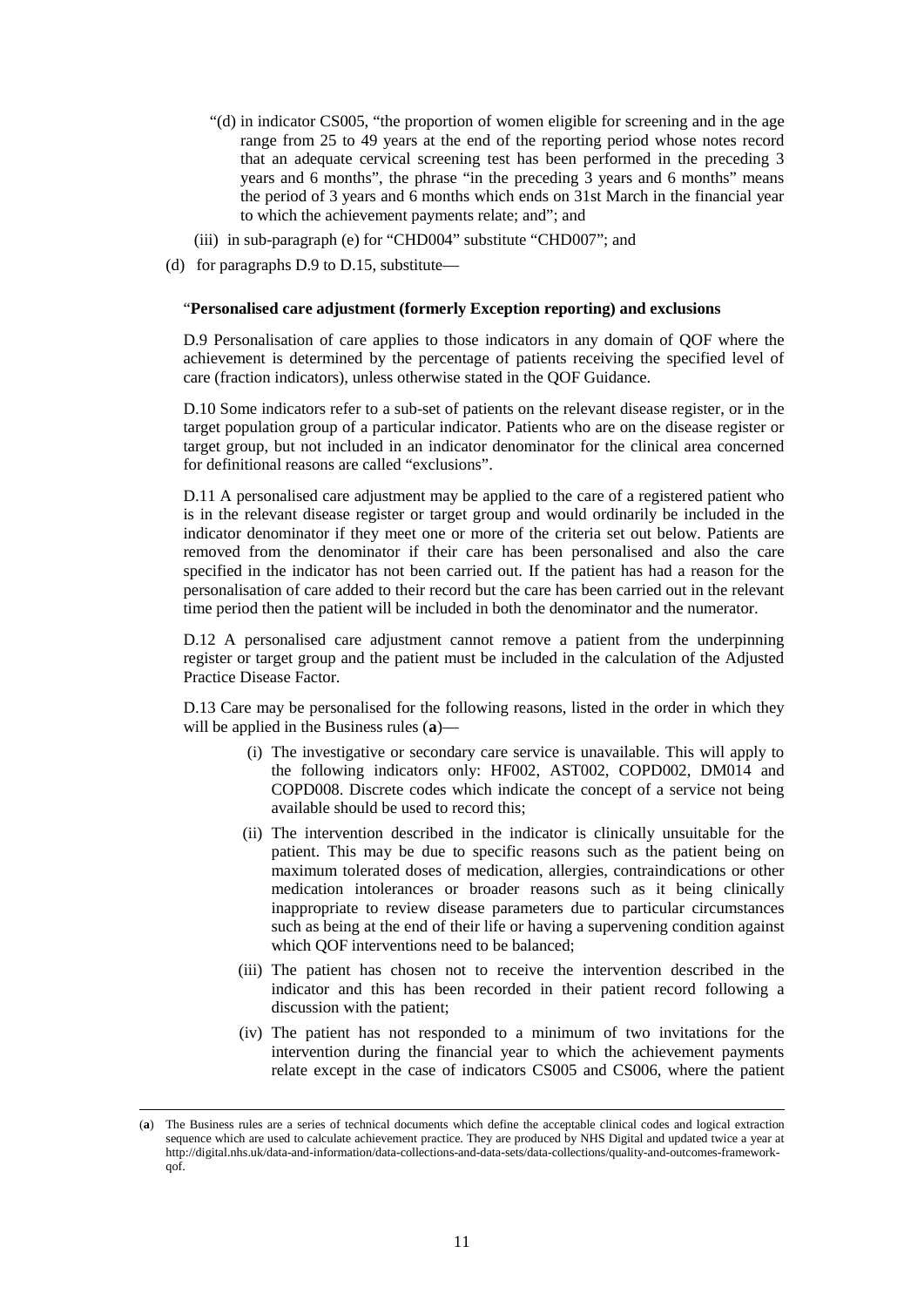should have been invited on at least three occasions during the period specified in the indicator during which the achievement is to be measured (i.e. the preceding 3 years and 6 months or 5 years and 6 months ending on 31st March in the financial year to which achievement payments relate). Any and all invitations should be recorded in the patient record when they are made. There should be a minimum of seven days between the first and second invitation; and

(v) Patients newly diagnosed or recently registered with the contractor, should have measurements made within three months and delivery of clinical standards within nine months e.g. blood pressure measurements within target levels.

D.14 Criteria (ii) and (iii) will be supported by both specific i.e. indicator specific and generic codes i.e. those which record the concept of patient unsuitability and informed dissent. Specific codes will remove the patient from the denominator for individual indicators where these criteria apply e.g. a record of a medication allergy would remove the patient from the denominator of an indicator related to the prescribing of that drug and not all the other clinical indicators in a set. Generic codes will remove the patient from the denominator for all the indicators in that set.

D.15 Criterion (i) will apply to the indicators specified above only and will only remove patients from the denominator of those indicators.

D.16 Criteria (iv) and (v) will remove patients from all indicators in a given set unless the care has subsequently been carried out within the relevant time period as described in paragraph D.4.3 (a) to (d) above.

D.17 Contractors should report the number of patients with a personalised care adjustment recorded for each indicator set and individual indicator. Contractors will not be expected to provide reasons for inclusion of a personalised care adjustment in an individual patient's record.

D.18 Additional guidance on the personalised care adjustment is included in the guidance published by NHS England and can be obtained on https://www.england.nhs.uk/gp/gpfv/investment/gp-contract.".

## **Amendment of Section 2 of Annex D to the principal Directions**

**23.** For Section 2 of Annex D of the principal Directions (summary of QOF indicators), substitute—

# "**Section 2: Summary of all indicators**

#### **Section 2.1: Clinical domain (379 points)**

Section 2.1. applies to all contractors participating in QOF.

#### **Atrial fibrillation (AF)**

| <b>Indicator</b>                                                                                   | <b>Points</b> | Achievement<br>thresholds |
|----------------------------------------------------------------------------------------------------|---------------|---------------------------|
| <b>Records</b>                                                                                     |               |                           |
| AF001. The contractor establishes and maintains a register of patients<br>with atrial fibrillation |               |                           |
| <b>Ongoing management</b>                                                                          |               |                           |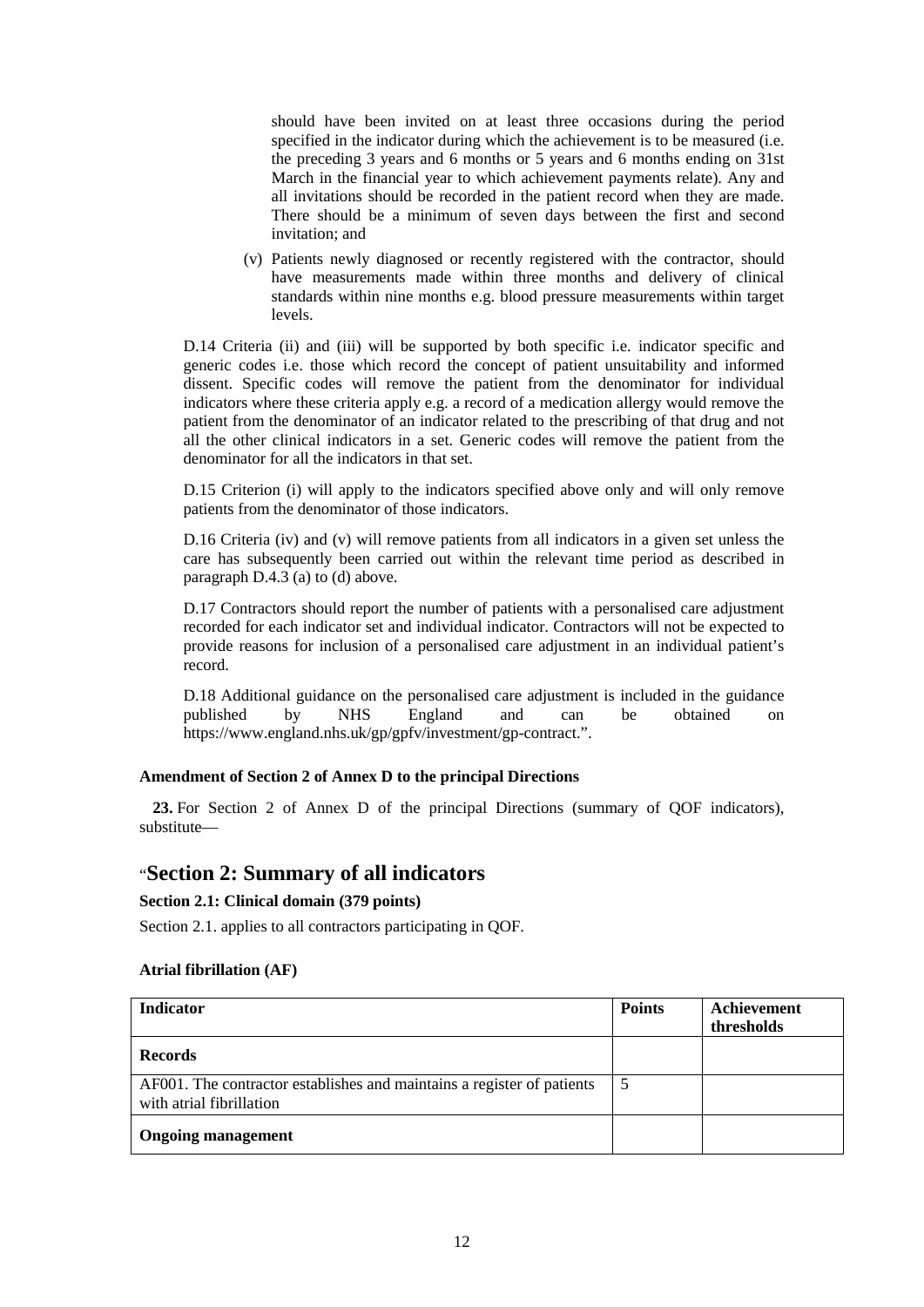| AF006. The percentage of patients with atrial fibrillation in whom                        | 12 | 40-90% |
|-------------------------------------------------------------------------------------------|----|--------|
| stroke risk has been assessed using the CHA <sub>2</sub> DS <sub>2</sub> -VASc score risk |    |        |
| stratification scoring system in the preceding 12 months (excluding                       |    |        |
| those patients with a previous CHADS2 or $CHA2DS2-VASc$ score of 2                        |    |        |
| or more)                                                                                  |    |        |
| NICE 2014 menu ID: NM81                                                                   |    |        |
| AF007. In those patients with a rial fibrillation with a record of a                      | 12 | 40-70% |
| $CHA2DS2-VASc$ score of 2 or more, the percentage of patients who are                     |    |        |
| currently treated with anti-coagulation drug therapy                                      |    |        |
| NICE 2014 menu ID: NM82                                                                   |    |        |

For AF007, patients with a previous score of 2 or above using CHADS2, recorded prior to 1 April 2015 will be included in the denominator.

# **Secondary prevention of coronary heart disease (CHD)**

| <b>Indicator</b>                                                                                                                                                                                                                     | <b>Points</b>  | <b>Achievement</b><br>thresholds |
|--------------------------------------------------------------------------------------------------------------------------------------------------------------------------------------------------------------------------------------|----------------|----------------------------------|
| <b>Records</b>                                                                                                                                                                                                                       |                |                                  |
| CHD001. The contractor establishes and maintains a register of<br>patients with coronary heart disease                                                                                                                               | $\overline{4}$ |                                  |
| <b>Ongoing management</b>                                                                                                                                                                                                            |                |                                  |
| CHD005. The percentage of patients with coronary heart disease with<br>a record in the preceding 12 months that aspirin, an alternative anti-<br>platelet therapy, or an<br>anti-coagulant is being taken<br>NICE 2015 menu ID: NM88 | $\overline{7}$ | 56-96%                           |
| CHD007. The percentage of patients with coronary heart disease who<br>have had influenza immunisation in the preceding 1 August to 31<br>March<br>NICE 2015 menu ID: NM87                                                            | 7              | 56-96%                           |
| CHD008. The percentage of patients aged 79 years or under with<br>coronary heart disease in whom the last blood pressure reading<br>(measured in the preceding 12 months) is 140/90 mmHg or less<br>NICE 2013 menu ID: NM68          | 12             | 40-77%                           |
| CHD009. The percentage of patients aged 80 years or over with<br>coronary heart disease in whom the last blood pressure reading<br>(measured in the preceding 12 months) is 150/90 mmHg or less<br>NICE 2015 menu ID: NM86           | 5              | 46-86%                           |

# **Heart failure (HF)**

| <b>Indicator</b>                                                                             | <b>Points</b> | Achievement<br>thresholds |
|----------------------------------------------------------------------------------------------|---------------|---------------------------|
| <b>Records</b>                                                                               |               |                           |
| HF001. The contractor establishes and maintains a register of patients<br>with heart failure | 4             |                           |
| <b>Initial diagnosis</b>                                                                     |               |                           |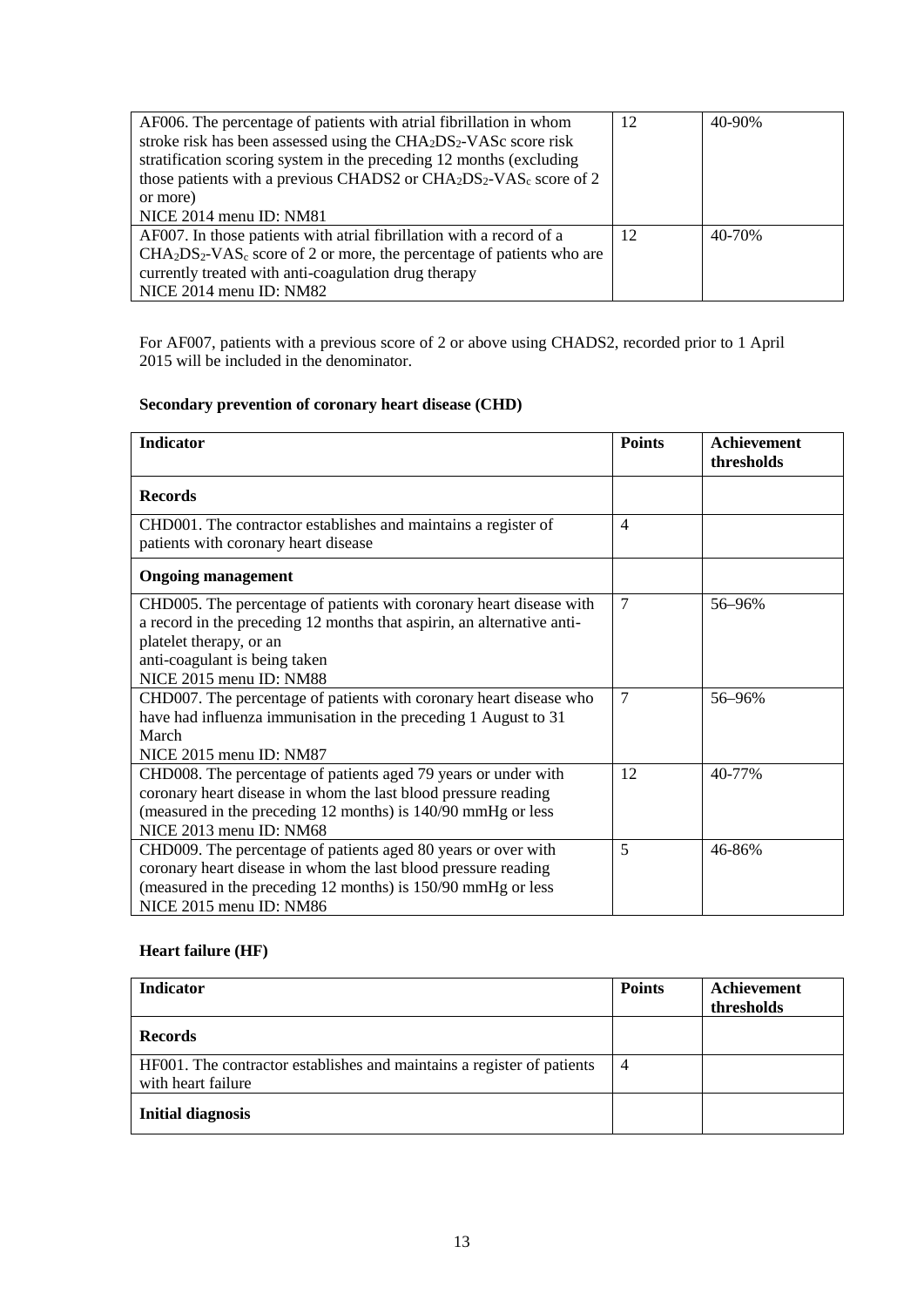| HF002. The percentage of patients with a diagnosis of heart failure<br>(diagnosed on or after 1 April 2006) which has been confirmed by an<br>echocardiogram or by specialist assessment 3 months before or 12<br>months after entering on to the register<br>NICE 2015 menu ID: NM116                               | 6  | $50 - 90%$  |
|----------------------------------------------------------------------------------------------------------------------------------------------------------------------------------------------------------------------------------------------------------------------------------------------------------------------|----|-------------|
| <b>Ongoing management</b>                                                                                                                                                                                                                                                                                            |    |             |
| HF003. In those patients with a current diagnosis of heart failure due<br>to left ventricular systolic dysfunction, the percentage of patients who<br>are currently treated with an ACE-I or ARB<br>NICE 2015 menu ID: NM89                                                                                          | 10 | $60 - 100%$ |
| HF004. In those patients with a current diagnosis of heart failure due<br>to left ventricular systolic dysfunction who are currently treated with<br>an ACE-I or ARB, the percentage of patients who are additionally<br>currently treated with a beta-blocker licensed for heart failure<br>NICE 2015 menu ID: NM90 | 9  | $40 - 65\%$ |

### **Disease registers for heart failure**

There are two disease registers used for the HF indicators for the purpose of calculating APDF (practice prevalence):

**1.** a register of patients with HF is used to calculate APDF for HF001 and HF002,

**2.** a register of patients with HF due to left ventricular systolic dysfunction (LVSD) is used to calculate APDF for HF003 and HF004.

Register 1 is defined in indicator HF001. Register 2 is a sub-set of register 1 and is composed of patients with a diagnostic code for LVSD as well as for HF.

## **Hypertension (HYP)**

| <b>Indicator</b>                                                                                                                                                                                                  | <b>Points</b> | <b>Achievement</b><br>thresholds |
|-------------------------------------------------------------------------------------------------------------------------------------------------------------------------------------------------------------------|---------------|----------------------------------|
| <b>Records</b>                                                                                                                                                                                                    |               |                                  |
| HYP001. The contractor establishes and maintains a register of<br>patients with established hypertension                                                                                                          | 6             |                                  |
| <b>Ongoing management</b>                                                                                                                                                                                         |               |                                  |
| HYP003. The percentage of patients aged 79 years or under with<br>hypertension in whom the last blood pressure reading (measured in the<br>preceding 12 months) is 140/90 mmHg or less<br>NICE 2012 menu ID: NM53 | 14            | 40-77%                           |
| HYP007. The percentage of patients aged 80 years and over with<br>hypertension in whom the last blood pressure reading (measured in the<br>preceding 12 months) is 150/90 mmHg or less<br>NICE 2012 menu ID: NM54 | 5             | 40-80%                           |

## **Peripheral arterial disease (PAD)**

| Indicator                                                      | <b>Points</b> | Achievement |
|----------------------------------------------------------------|---------------|-------------|
|                                                                |               | thresholds  |
| <b>Records</b>                                                 |               |             |
| PAD001. The contractor establishes and maintains a register of |               |             |
| patients with peripheral arterial disease                      |               |             |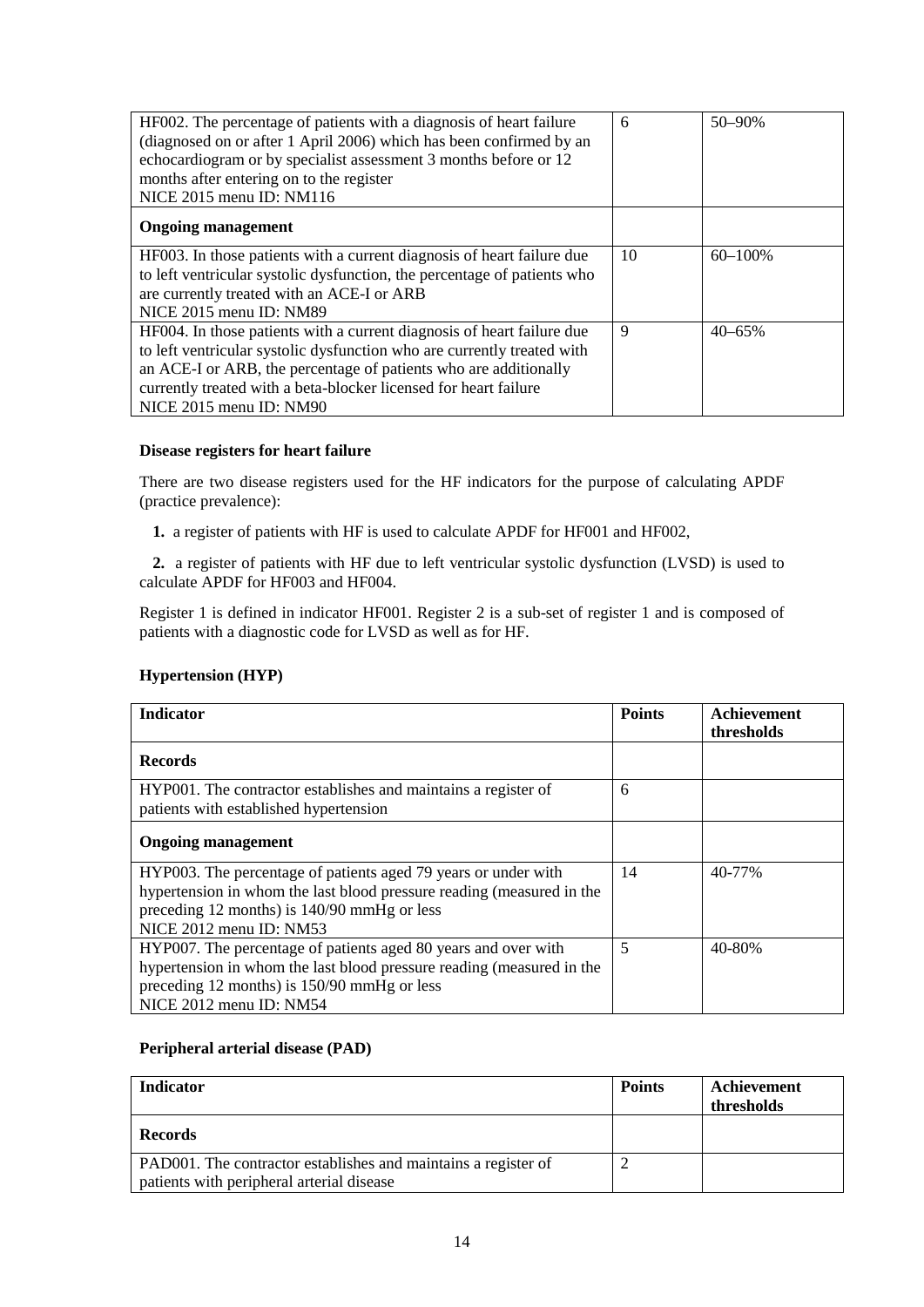| NICE 2011 menu ID: NM32 |  |
|-------------------------|--|
|                         |  |

# **Stroke and transient ischaemic attack (STIA)**

| <b>Indicator</b>                                                                                                                                                                                                                                        | <b>Points</b>  | Achievement<br>thresholds |
|---------------------------------------------------------------------------------------------------------------------------------------------------------------------------------------------------------------------------------------------------------|----------------|---------------------------|
| <b>Records</b>                                                                                                                                                                                                                                          |                |                           |
| STIA001. The contractor establishes and maintains a register of<br>patients with stroke or TIA                                                                                                                                                          | $\overline{2}$ |                           |
| <b>Ongoing management</b>                                                                                                                                                                                                                               |                |                           |
| STIA007. The percentage of patients with a stroke shown to be non-<br>haemorrhagic, or a history of TIA, who have a record in the preceding<br>12 months that an anti-platelet agent, or an anti-coagulant is being<br>taken<br>NICE 2015 menu ID: NM94 | $\overline{4}$ | 57-97%                    |
| STIA009. The percentage of patients with stroke or TIA who have had<br>influenza immunisation in the preceding 1 August to 31 March<br>NICE 2015 menu ID: NM140                                                                                         | 2              | 55-95%                    |
| STIA010. The percentage of patients aged 79 years or under with a<br>history of stroke or TIA in whom the least blood pressure reading<br>(measured in the preceding 12 months) is 140/90 mmHg or less<br>NICE 2013 menu ID: NM69                       | 3              | 40-73%                    |
| STIA011. The percentage of patients aged 80 years and over with a<br>history of stroke or TIA in whom the last blood pressure reading<br>(measured in the preceding 12 months) is 150/90 mmHg or less<br>Bases on NICE 2015 menu ID: NM93               | $\overline{2}$ | 46-86%                    |

## **Diabetes mellitus (DM)**

| <b>Indicator</b>                                                                                                                                                                                                                 | <b>Points</b> | Achievement<br>thresholds |
|----------------------------------------------------------------------------------------------------------------------------------------------------------------------------------------------------------------------------------|---------------|---------------------------|
| <b>Records</b>                                                                                                                                                                                                                   |               |                           |
| DM017. The contractor establishes and maintains a register of all<br>patients aged 17 or over with diabetes mellitus, which specifies the<br>type of diabetes where a diagnosis has been confirmed<br>NICE 2011 menu ID: NM41    | 6             |                           |
| <b>Ongoing management</b>                                                                                                                                                                                                        |               |                           |
| DM006. The percentage of patients with diabetes, on the register, with<br>a diagnosis of nephropathy (clinical proteinuria) or micro-albuminuria<br>who are currently treated with an ACE-I (or ARBs)<br>NICE 2015 menu ID: NM95 | 3             | 57-97%                    |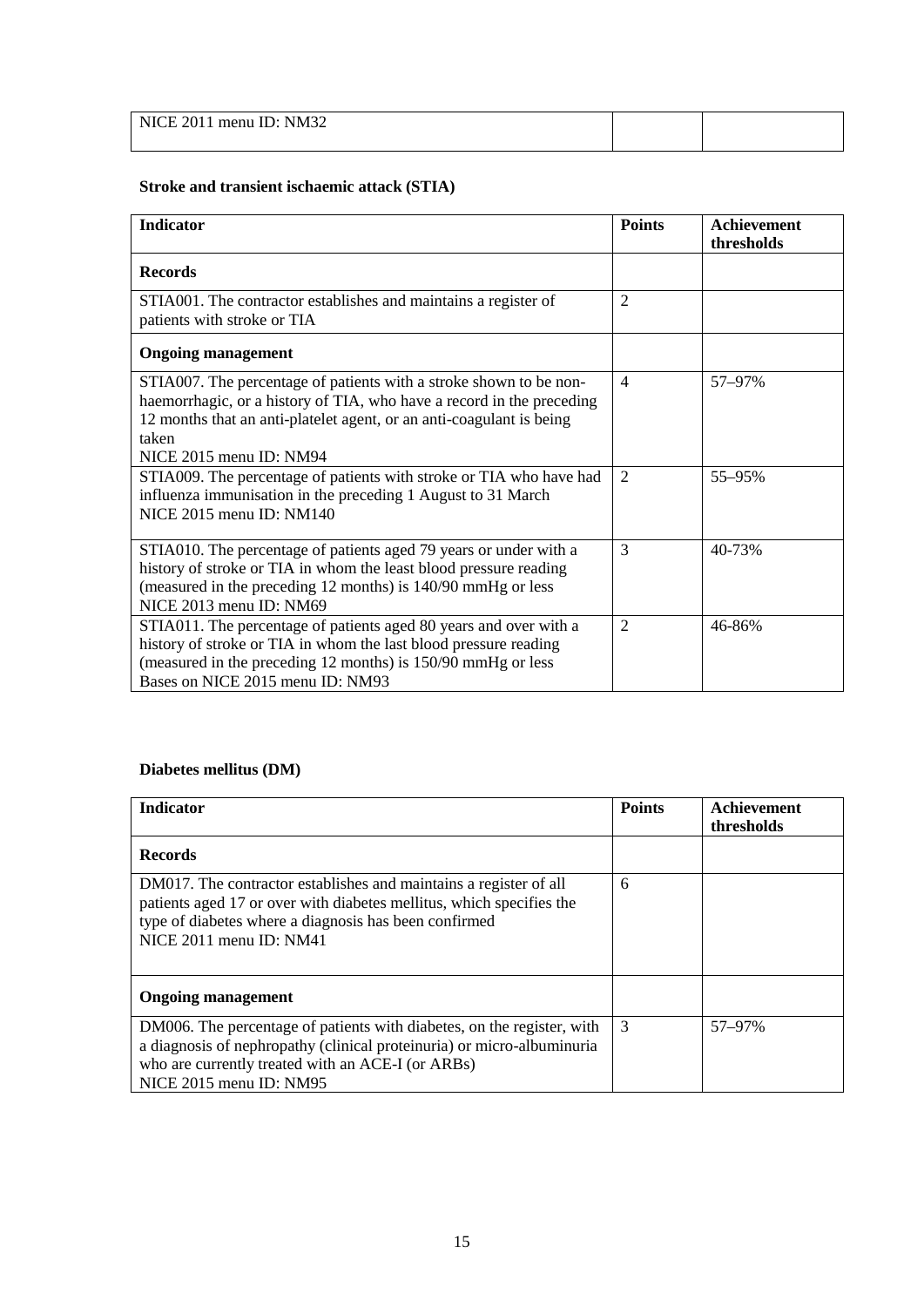| DM012. The percentage of patients with diabetes, on the register, with<br>a record of a foot examination and risk classification: 1) low risk<br>(normal sensation, palpable pulses), 2) increased risk (neuropathy or<br>absent pulses), 3) high risk (neuropathy or absent pulses plus<br>deformity or skin changes in previous ulcer) or 4) ulcerated foot within<br>the preceding 12 months<br>NICE 2010 menu ID: NM13 | $\overline{4}$ | 50-90% |
|----------------------------------------------------------------------------------------------------------------------------------------------------------------------------------------------------------------------------------------------------------------------------------------------------------------------------------------------------------------------------------------------------------------------------|----------------|--------|
| DM014. The percentage of patients newly diagnosed with diabetes, on<br>the register, in the preceding 1 April to 31 March who have a record of<br>being referred to a structured education programme within 9 months<br>after entry on to the diabetes register<br>NICE 2011 menu ID: NM27                                                                                                                                 | 11             | 40-90% |
| DM018. The percentage of patients with diabetes, on the register, who<br>have had influenza immunisation in the preceding 1 August to 31<br>March<br>NICE 2015 menu ID: NM139                                                                                                                                                                                                                                              | 3              | 55-95% |
| DM019. The percentage of patients with diabetes, on the register,<br>without moderate or severe frailty in whom the last blood pressure<br>reading (measured in the preceding 12 months) is 140/80 mmHg or<br>less<br>NICE 2018 menu ID: NM159                                                                                                                                                                             | 10             | 38-78% |
| DM020. The percentage of patients with diabetes, on the registers,<br>without moderate or severe frailty in whom the last IFCC-HbA1c is 58<br>mmol/mol or less in the preceding 12 months<br>NICE 2018 menu ID: NM157                                                                                                                                                                                                      | 17             | 35-75% |
| DM021. The percentage of patients with diabetes, on the register, with<br>moderate or severe frailty in whom the last IFCC-HbA1c is 75<br>mmol/mol or less in the preceding 12 months<br>NICE 2018 menu ID: NM158                                                                                                                                                                                                          | 10             | 52-92% |
| DM022. The percentage of patients with diabetes aged 40 years and<br>over, with no history of cardiovascular disease and without moderate<br>or severe frailty, who are currently treated with a statin (excluding<br>patients with type 2 diabetes and a CVD risk score of <10% recorded<br>in the preceding 3 years)<br>NICE 2018 menu ID: NM162                                                                         | $\overline{4}$ | 50-90% |
| DM023. The percentage of patients with diabetes and a history of<br>cardiovascular disease (excluding haemorrhagic stroke) who are<br>currently treated with a statin<br>NICE 2018 menu ID: NM163                                                                                                                                                                                                                          | $\overline{2}$ | 50-90% |

# **Asthma (AST)**

| <b>Indicator</b>                                                                                                                                                                                      | <b>Points</b> | Achievement<br>thresholds |
|-------------------------------------------------------------------------------------------------------------------------------------------------------------------------------------------------------|---------------|---------------------------|
| <b>Records</b>                                                                                                                                                                                        |               |                           |
| AST001. The contractor establishes and maintains a register of<br>patients with asthma, excluding patients with asthma who have been<br>prescribed no asthma-related drugs in the preceding 12 months | 4             |                           |
| <b>Initial diagnosis</b>                                                                                                                                                                              |               |                           |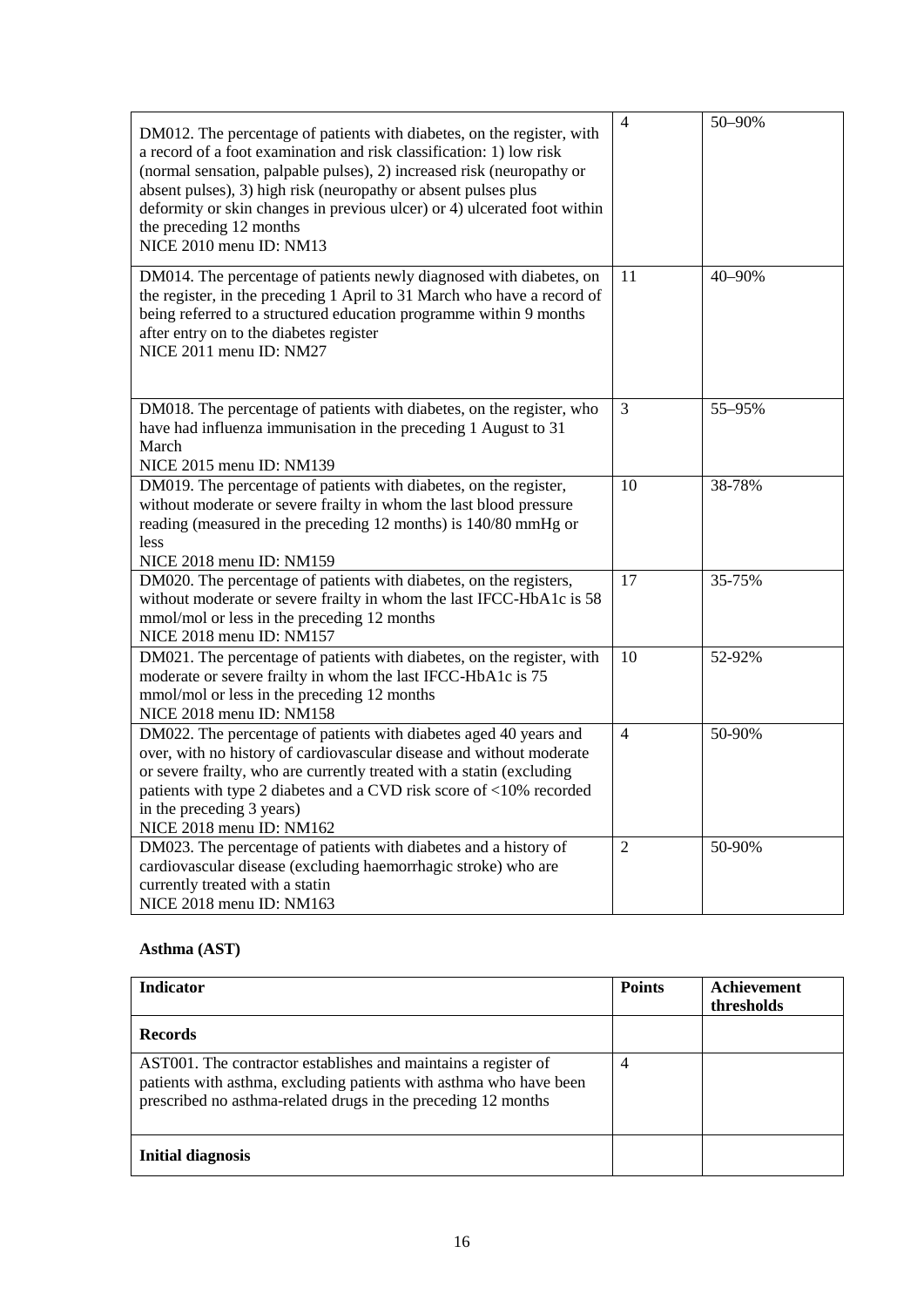| AST002. The percentage of patients aged 8 or over with asthma<br>(diagnosed on or after 1 April 2006), on the register, with measures of<br>variability or reversibility recorded between 3 months before or any<br>time after diagnosis<br>NICE 2015 menu ID: NM101 | 15 | $45 - 80%$ |
|----------------------------------------------------------------------------------------------------------------------------------------------------------------------------------------------------------------------------------------------------------------------|----|------------|
| <b>Ongoing management</b>                                                                                                                                                                                                                                            |    |            |
| AST003. The percentage of patients with asthma, on the register, who<br>have had an asthma review in the preceding 12 months that includes an<br>assessment of asthma control using the 3 RCP questions<br>NICE 2011 menu ID: NM23                                   | 20 | $45 - 70%$ |
| AST004. The percentage of patients with asthma aged 14 or over and<br>who have not attained the age of 20, on the register, in whom there is a<br>record of smoking status in the preceding 12 months<br>NICE 2015 menu ID: NM102                                    | 6  | $45 - 80%$ |

# **Chronic obstructive pulmonary disease (COPD)**

| <b>Indicator</b>                                                                                                                                                                                                                                                                                                                                                     | <b>Points</b>  | <b>Achievement</b><br>thresholds |
|----------------------------------------------------------------------------------------------------------------------------------------------------------------------------------------------------------------------------------------------------------------------------------------------------------------------------------------------------------------------|----------------|----------------------------------|
| <b>Records</b>                                                                                                                                                                                                                                                                                                                                                       |                |                                  |
| COPD001. The contractor establishes and maintains a register of<br>patients with COPD                                                                                                                                                                                                                                                                                | 3              |                                  |
| <b>Initial diagnosis</b>                                                                                                                                                                                                                                                                                                                                             |                |                                  |
| COPD002. The percentage of patients with COPD (diagnosed on or<br>after 1 April 2011) in whom the diagnosis has been confirmed by post<br>bronchodilator spirometry between 3 months before and 12 months<br>after entering on to the register<br>NICE 2015 menu ID: NM103                                                                                           | 5              | 45-80%                           |
| <b>Ongoing management</b>                                                                                                                                                                                                                                                                                                                                            |                |                                  |
| COPD003. The percentage of patients with COPD who have had a<br>review, undertaken by a healthcare professional, including an<br>assessment of breathlessness using the Medical Research Council<br>dyspnoea scale in the preceding 12 months<br>NICE 2015 menu ID: NM104                                                                                            | 9              | 50-90%                           |
| COPD007. The percentage of patients with COPD who have had<br>influenza immunisation in the preceding 1 August to 31 March<br>NICE 2015 menu ID: NM106                                                                                                                                                                                                               | 6              | 57-97%                           |
| COPD008. The percentage of patients with COPD and Medical<br>Research council (MRC) dyspnoea scale $\geq$ 3 at any time in the<br>preceding 12 months, with a subsequent record of an offer of referral<br>to a pulmonary rehabilitation programme (excluding those who have<br>previously attended a pulmonary rehabilitation programme)<br>NICE 2012 menu ID: NM47 | $\overline{2}$ | 40-90%                           |

# **Dementia (DEM)**

| Indicator<br>$\overline{\phantom{0}}$ | <b>Points</b> | Achievement |
|---------------------------------------|---------------|-------------|
|                                       |               | thresholds  |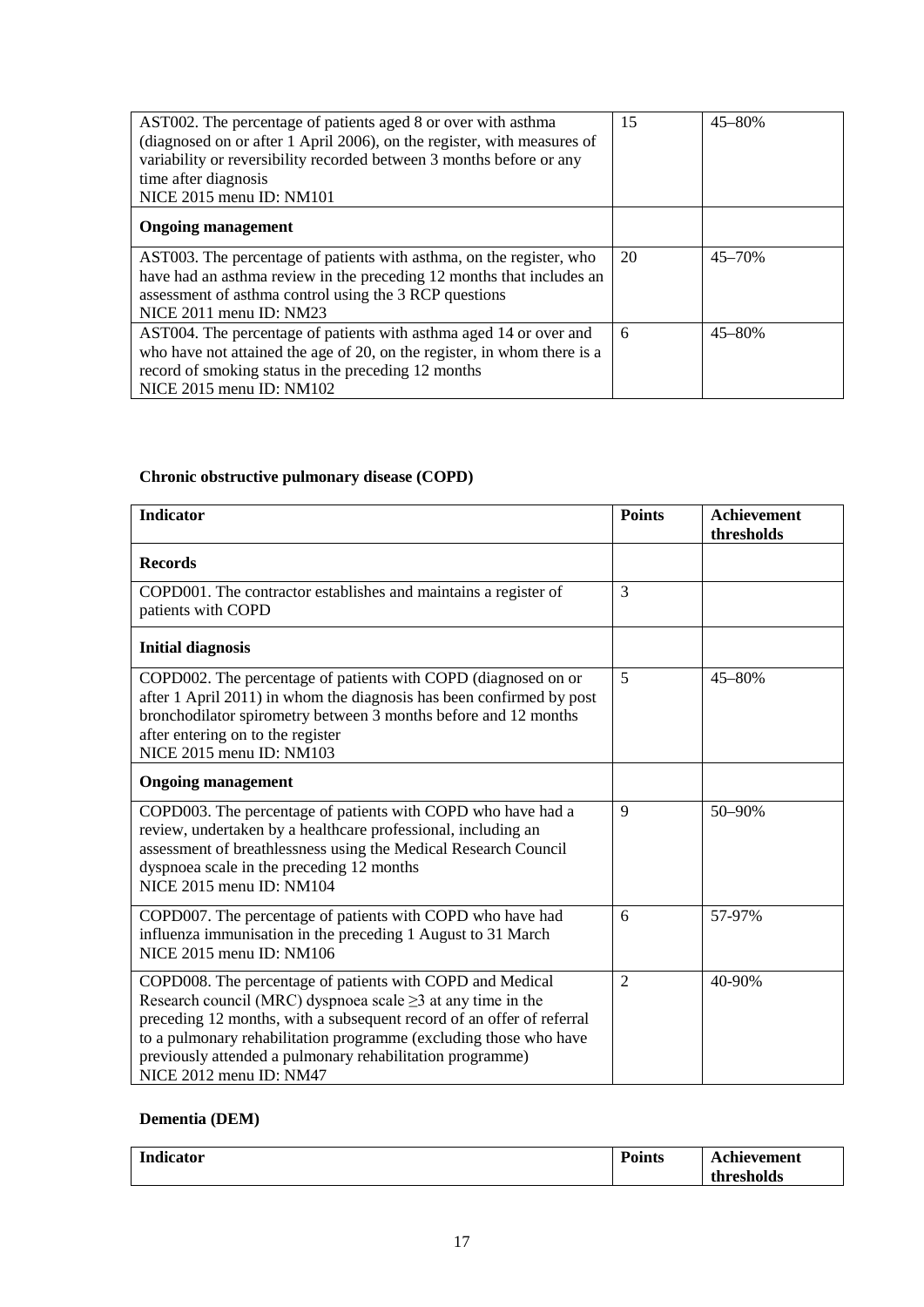| <b>Records</b>                                                                                                                                                                     |    |            |
|------------------------------------------------------------------------------------------------------------------------------------------------------------------------------------|----|------------|
| DEM001. The contractor establishes and maintains a register of<br>patients diagnosed with dementia                                                                                 |    |            |
| <b>Ongoing management</b>                                                                                                                                                          |    |            |
| DEM004. The percentage of patients diagnosed with dementia whose<br>care plan has been reviewed in a face-to-face review in the preceding<br>12 months<br>NICE 2015 menu ID: NM107 | 39 | $35 - 70%$ |

# **Depression (DEP)**

| <b>Indicator</b>                                                                                                                                                                                                                                                                      | <b>Points</b> | Achievement<br>thresholds |
|---------------------------------------------------------------------------------------------------------------------------------------------------------------------------------------------------------------------------------------------------------------------------------------|---------------|---------------------------|
| <b>Initial management</b>                                                                                                                                                                                                                                                             |               |                           |
| DEP003. The percentage of patients aged 18 or over with a new<br>diagnosis of depression in the preceding 1 April to 31 March, who<br>have been reviewed not earlier than 10 days after and not later than 56<br>days after the date of diagnosis<br>Based on NICE 2012 menu ID: NM50 | 10            | $45 - 80%$                |

## **Disease register for depression**

There is no register indicator for the depression indicator. The disease register for the depression indicator, for the purpose of calculating the APDF is defined as all patients aged 18 or over, diagnosed on or after 1 April 2006, who have an unresolved record of depression in their patient record.

## **Mental health (MH)**

| <b>Indicator</b>                                                                                                                                                                                                                                                                                         | <b>Points</b>  | Achievement<br>thresholds |
|----------------------------------------------------------------------------------------------------------------------------------------------------------------------------------------------------------------------------------------------------------------------------------------------------------|----------------|---------------------------|
| <b>Records</b>                                                                                                                                                                                                                                                                                           |                |                           |
| MH001. The contractor establishes and maintains a register of patients<br>with schizophrenia, bipolar affective disorder and other psychoses and<br>other patients on lithium therapy                                                                                                                    | $\overline{4}$ |                           |
| <b>Ongoing management</b>                                                                                                                                                                                                                                                                                |                |                           |
| MH002. The percentage of patients with schizophrenia, bipolar<br>affective disorder and other psychoses who have a comprehensive care<br>plan documented in the record, in the preceding 12 months, agreed<br>between individuals, their family and/or carers as appropriate<br>NICE 2015 menu ID: NM108 | 6              | $40 - 90\%$               |
| MH003. The percentage of patients with schizophrenia, bipolar<br>affective disorder and other psychoses who have a record of blood<br>pressure in the preceding 12 months<br>NICE 2010 menu ID: NM17                                                                                                     | $\overline{4}$ | $50 - 90%$                |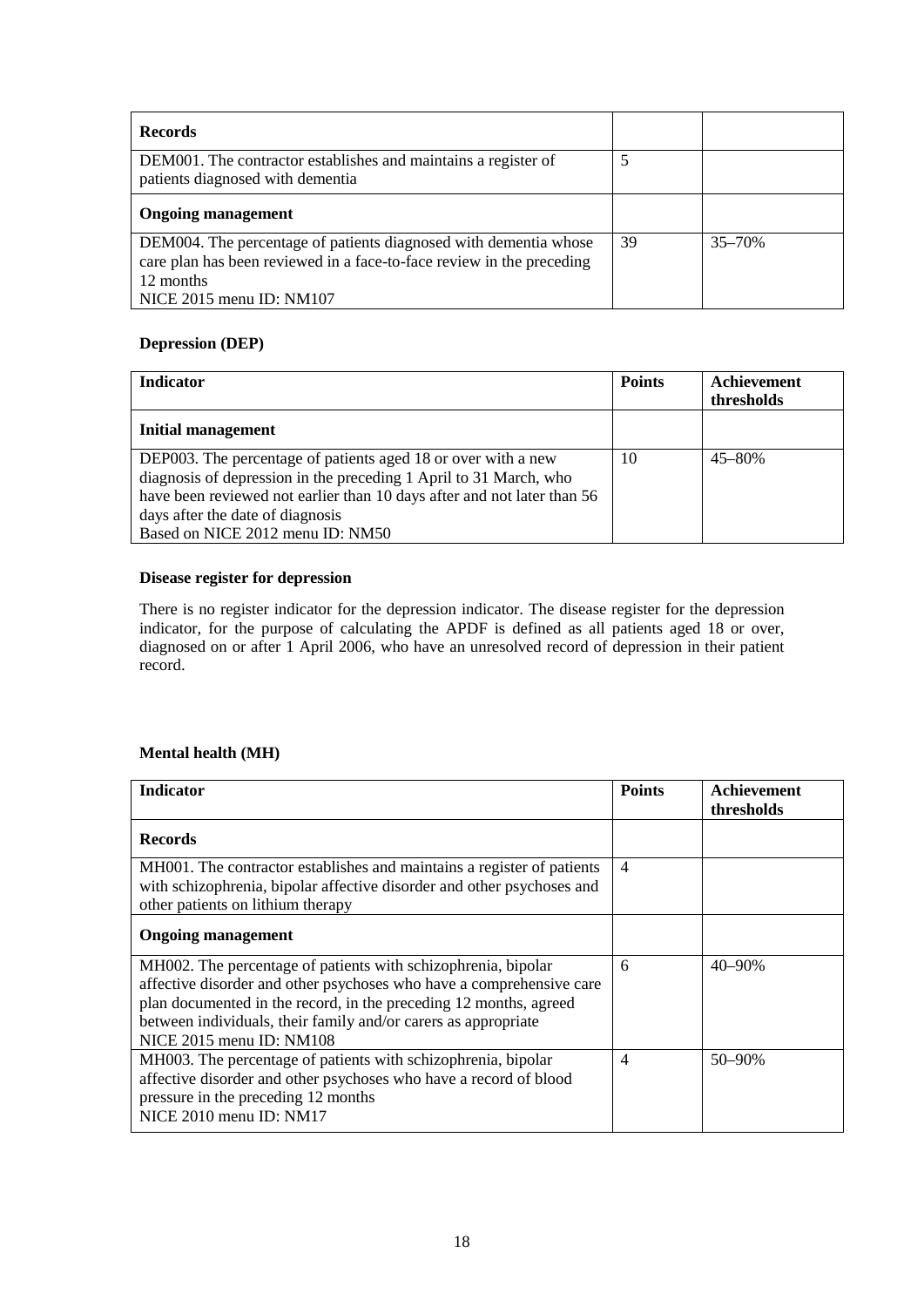| MH006. The percentage of patients with schizophrenia, bipolar      | 50-90% |
|--------------------------------------------------------------------|--------|
| affective disorder and other psychoses who have a record of BMI in |        |
| the preceding 12 months                                            |        |
| NICE $2010$ menu ID: NM $16$                                       |        |
|                                                                    |        |

### **Disease register for mental health**

Due to the way repeat prescribing works in general practice, patients on lithium therapy are defined as patients with a prescription of lithium within the preceding six months.

#### **Remission from serious mental illness**

Making an accurate diagnosis of remission can be challenging. In the absence of strong evidence of what constitutes 'remission' from serious mental illness, clinicians should only consider using these codes if the patient has been in remission for at least five years, that is where there is:

- no record of anti-psychotic medication;
- no mental health in-patient episodes; and
- no secondary or community care mental health follow-up for at least five years.

Where a patient is recorded as being 'in remission' they remain on the MH001 register (in case their condition relapses at a later date) but they are excluded from the denominator for indicators MH002, MH003, and MH006.

The accuracy of this coding should be reviewed on an annual basis by a clinician. Should a patient who has been coded as 'in remission' experience a relapse then this should be recorded as such in their patient record.

In the event that a patient experiences a relapse and is coded as such, they will again be included in all the associated indicators for schizophrenia, bipolar affective disorder and other psychoses and their care plan should be updated.

Where a patient has relapsed after being recorded as being in remission, their care plan should be updated subsequent to the relapse. Care plans dated prior to the date of the relapse will not be acceptable for QOF purposes.

**Cancer (CAN)**

| <b>Indicator</b>                                                                                                                                                                                                                   | <b>Points</b> | <b>Achievement</b><br>thresholds |
|------------------------------------------------------------------------------------------------------------------------------------------------------------------------------------------------------------------------------------|---------------|----------------------------------|
| <b>Records</b>                                                                                                                                                                                                                     |               |                                  |
| CANOO1. The contractor establishes and maintains a register of all<br>cancer patients defined as a 'register of patients with a diagnosis of<br>cancer excluding non-melanotic skin cancers diagnosed on or after 1<br>April 2003' | 5             |                                  |
| <b>Ongoing management</b>                                                                                                                                                                                                          |               |                                  |
| CAN003. The percentage of patients with cancer, diagnosed within the<br>preceding 15 months, who have a patient review recorded as occurring<br>within 6 months of the date of diagnosis<br>Based on NICE 2012 menu ID: NM62       | 6             | $50 - 90%$                       |

#### **Chronic kidney disease (CKD)**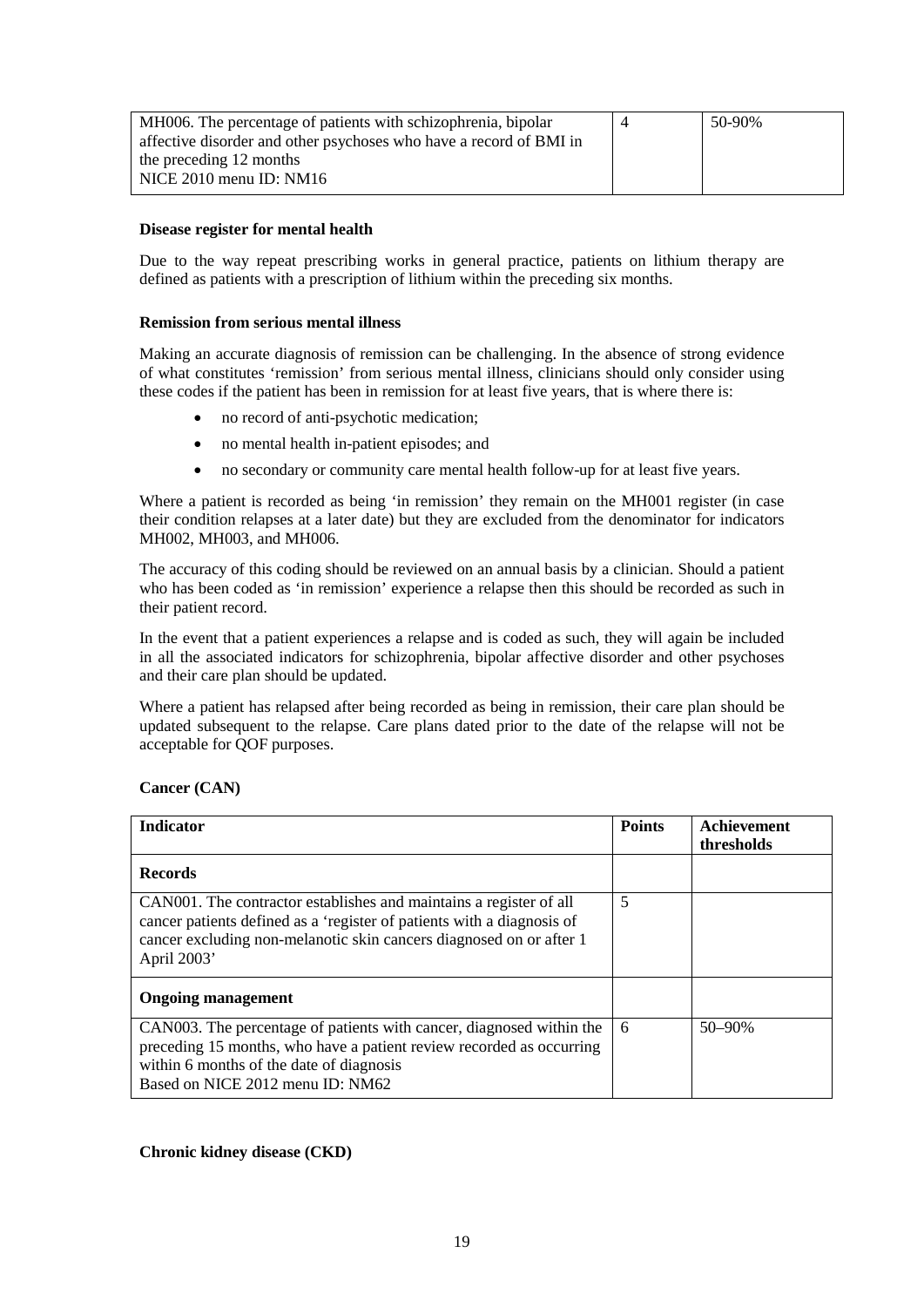| <b>Indicator</b>                                                                                                                                                                                                               | <b>Points</b> | Achievement<br>thresholds |
|--------------------------------------------------------------------------------------------------------------------------------------------------------------------------------------------------------------------------------|---------------|---------------------------|
| <b>Records</b>                                                                                                                                                                                                                 |               |                           |
| CKD005. The contractor establishes and maintains a register of<br>patients aged 18 or over with CKD with classification of categories<br>G <sub>3</sub> to G <sub>5</sub> (previously stage 3 to 5)<br>NICE 2014 menu ID: NM83 | 6             |                           |

# **Epilepsy (EP)**

| <b>Indicator</b>                                                                                                                | <b>Points</b> | Achievement<br>thresholds |
|---------------------------------------------------------------------------------------------------------------------------------|---------------|---------------------------|
| <b>Records</b>                                                                                                                  |               |                           |
| EP001. The contractor establishes and maintains a register of patients<br>aged 18 or over receiving drug treatment for epilepsy |               |                           |

# **Learning disability (LD)**

| Indicator                                                              | <b>Points</b>  | Achievement<br>thresholds |
|------------------------------------------------------------------------|----------------|---------------------------|
| <b>Records</b>                                                         |                |                           |
| LD004. The contractor establishes and maintains a register of patients | $\overline{4}$ |                           |
| with learning disabilities<br>NICE 2015 menu ID: NM73                  |                |                           |

# **Osteoporosis: secondary prevention of fragility fractures (OST)**

| <b>Indicator</b>                                                           | <b>Points</b> | Achievement |
|----------------------------------------------------------------------------|---------------|-------------|
|                                                                            |               | thresholds  |
| <b>Records</b>                                                             |               |             |
| OST004. The contractor establishes and maintains a register of             |               |             |
| patients:                                                                  |               |             |
| 1. Aged 50 or over and who have not attained the age of 75 with a          |               |             |
| record of a fragility fracture on or after 1 April 2012 and a diagnosis of |               |             |
| osteoporosis confirmed on DXA scan, and                                    |               |             |
| 2. Aged 75 or over with a record of a fragility fracture on or after 1     |               |             |
| April 2014 and a diagnosis of osteoporosis                                 |               |             |
| NICE 2011 menu ID: NM29                                                    |               |             |

## **Disease register for osteoporosis**

Although the register indicator OST004 defines two separate registers, the disease register for the purpose of calculating the APDF is defined as the sum of the number of patients on both registers.

## **Rheumatoid arthritis (RA)**

| <b>Indicator</b> | <b>Points</b> | Achievement<br>thresholds |
|------------------|---------------|---------------------------|
| <b>Records</b>   |               |                           |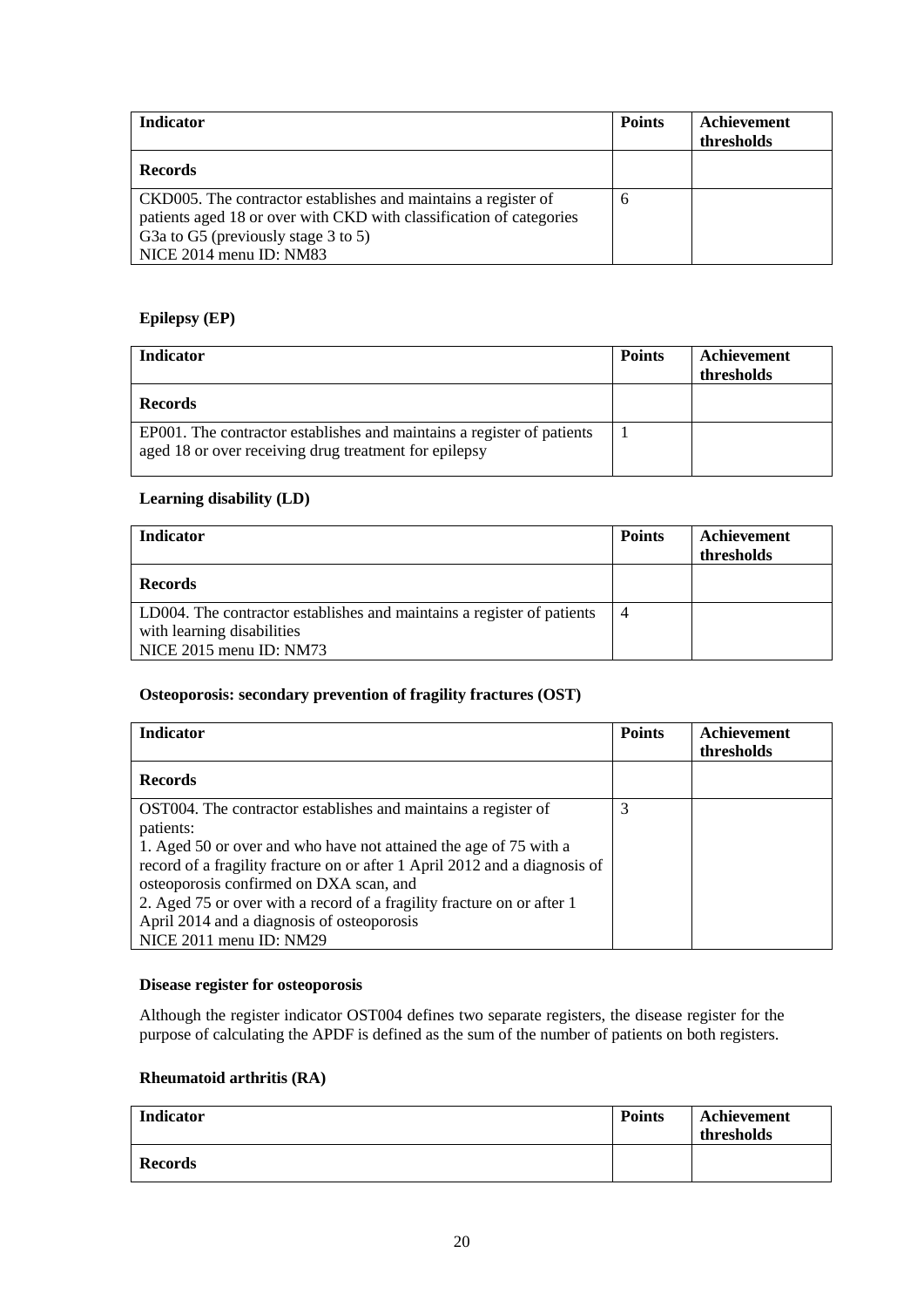| RA001. The contractor establishes and maintains a register of patients<br>aged 16 or over with rheumatoid arthritis<br>NICE 2012 menu ID: NM55                                 |   |            |
|--------------------------------------------------------------------------------------------------------------------------------------------------------------------------------|---|------------|
| <b>Ongoing management</b>                                                                                                                                                      |   |            |
| RA002. The percentage of patients with rheumatoid arthritis, on the<br>register, who have had a face-to-face review in the preceding 12<br>months<br>NICE $2012$ menu ID: NM58 | 5 | $40 - 90%$ |

## **Palliative care (PC)**

| <b>Indicator</b>                                                                                                                     | <b>Points</b> | Achievement<br>thresholds |
|--------------------------------------------------------------------------------------------------------------------------------------|---------------|---------------------------|
| <b>Records</b>                                                                                                                       |               |                           |
| PC001. The contractor establishes and maintains a register of all<br>patients in need of palliative care/support irrespective of age |               |                           |

## **Disease register for palliative care**

There is no APDF calculation in respect of the palliative care indicators. In the rare case of a nil register at year end, if a contractor can demonstrate that it established and maintained a register during the financial year then they will be eligible for payment for PC001.

## **Section 2.2. Public Health Domain**

## **Section 2.2.1 Public health domain (106 points)**

Section 2.2.1. applies to all contractors participating in QOF.

#### **Cardiovascular disease – primary prevention (CVD-PP)**

| <b>Indicator</b>                                                                                                                                                                                                                                                                                                                                                                                                                                                       | <b>Points</b> | Achievement<br>thresholds |
|------------------------------------------------------------------------------------------------------------------------------------------------------------------------------------------------------------------------------------------------------------------------------------------------------------------------------------------------------------------------------------------------------------------------------------------------------------------------|---------------|---------------------------|
| <b>Ongoing management</b>                                                                                                                                                                                                                                                                                                                                                                                                                                              |               |                           |
| CVD-PP001. In those patients with a new diagnosis of hypertension<br>aged 30 or over and who have not attained the age of 75, recorded<br>between the preceding 1 April to 31 March (excluding those with pre-<br>existing CHD, diabetes, stroke and/or TIA), who have a recorded CVD<br>risk assessment score (using an assessment tool agreed with the NHS<br>CB) of $\geq$ 20% in the preceding 12 months: the percentage who are<br>currently treated with statins | 10            | $40 - 90%$                |

## **Disease register for CVD-PP**

The disease register for the purpose of calculating the APDF for the CVD-PP indicator is defined as patients diagnosed in the preceding 12 months with a first episode of hypertension, excluding patients with the following conditions: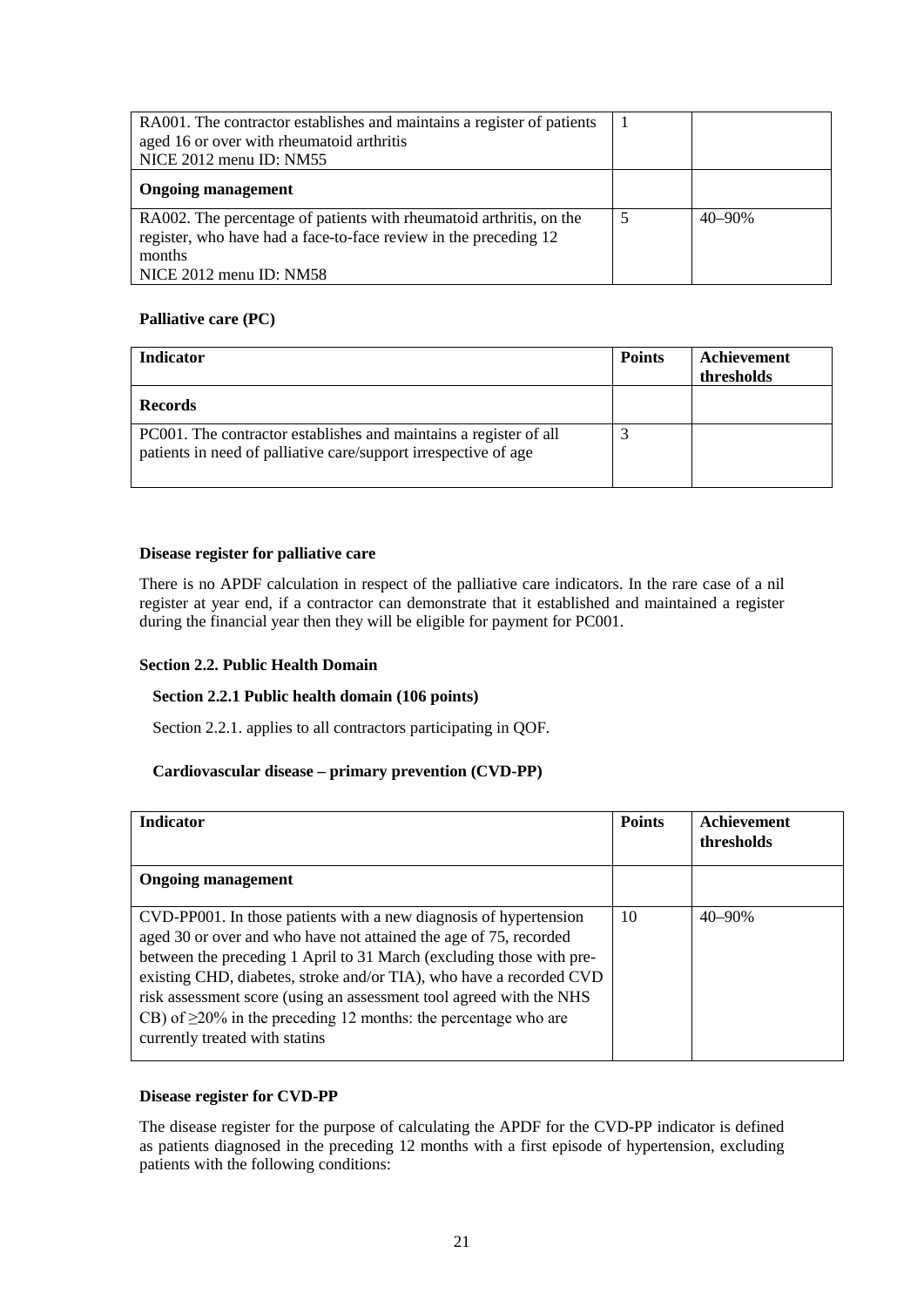- CHD or angina
- stroke or TIA
- peripheral vascular disease
- familial hypercholesterolemia
- diabetes
- CKD with classification of categories G3a to G5.

# **Blood pressure (BP)**

| <b>Indicator</b>                                                                                                  | <b>Points</b> | Achievement<br>thresholds |
|-------------------------------------------------------------------------------------------------------------------|---------------|---------------------------|
| BP002. The percentage of patients aged 45 or over who have a record<br>of blood pressure in the preceding 5 years | 15            | $50 - 90\%$               |
| NICE $2012$ menu ID: NM $61$                                                                                      |               |                           |

# **Obesity (OB)**

| <b>Indicator</b>                                                                                                                                | <b>Points</b> | Achievement<br>thresholds |
|-------------------------------------------------------------------------------------------------------------------------------------------------|---------------|---------------------------|
| <b>Records</b>                                                                                                                                  |               |                           |
| OB002. The contractor establishes and maintains a register of patients<br>aged 18 years or over with a BMI $\geq$ 30 in the preceding 12 months | -8            |                           |

# **Smoking (SMOK)**

| <b>Indicator</b>                                                                                                                                                                                                                                                                                                                  | <b>Points</b> | <b>Achievement</b><br>thresholds |
|-----------------------------------------------------------------------------------------------------------------------------------------------------------------------------------------------------------------------------------------------------------------------------------------------------------------------------------|---------------|----------------------------------|
| <b>Records</b>                                                                                                                                                                                                                                                                                                                    |               |                                  |
| SMOK002. The percentage of patients with any or any combination of<br>the following conditions: CHD, PAD, stroke or TIA, hypertension,<br>diabetes, COPD, CKD, asthma, schizophrenia, bipolar affective<br>disorder or other psychoses whose notes record smoking status in the<br>preceding 12 months<br>NICE 2011 menu ID: NM38 | 25            | 50-90%                           |
| <b>Ongoing management</b>                                                                                                                                                                                                                                                                                                         |               |                                  |
| SMOK004. The percentage of patients aged 15 or over who are<br>recorded as current smokers who have a record of an offer of support<br>and treatment within the preceding 24 months<br>Based on NICE 2011 menu ID: NM40                                                                                                           | 12            | 40-90%                           |
| SMOK005. The percentage of patients with any or any combination of<br>the following conditions: CHD, PAD, stroke or TIA, hypertension,<br>diabetes, COPD, CKD, asthma, schizophrenia, bipolar affective                                                                                                                           | 25            | 56-96%                           |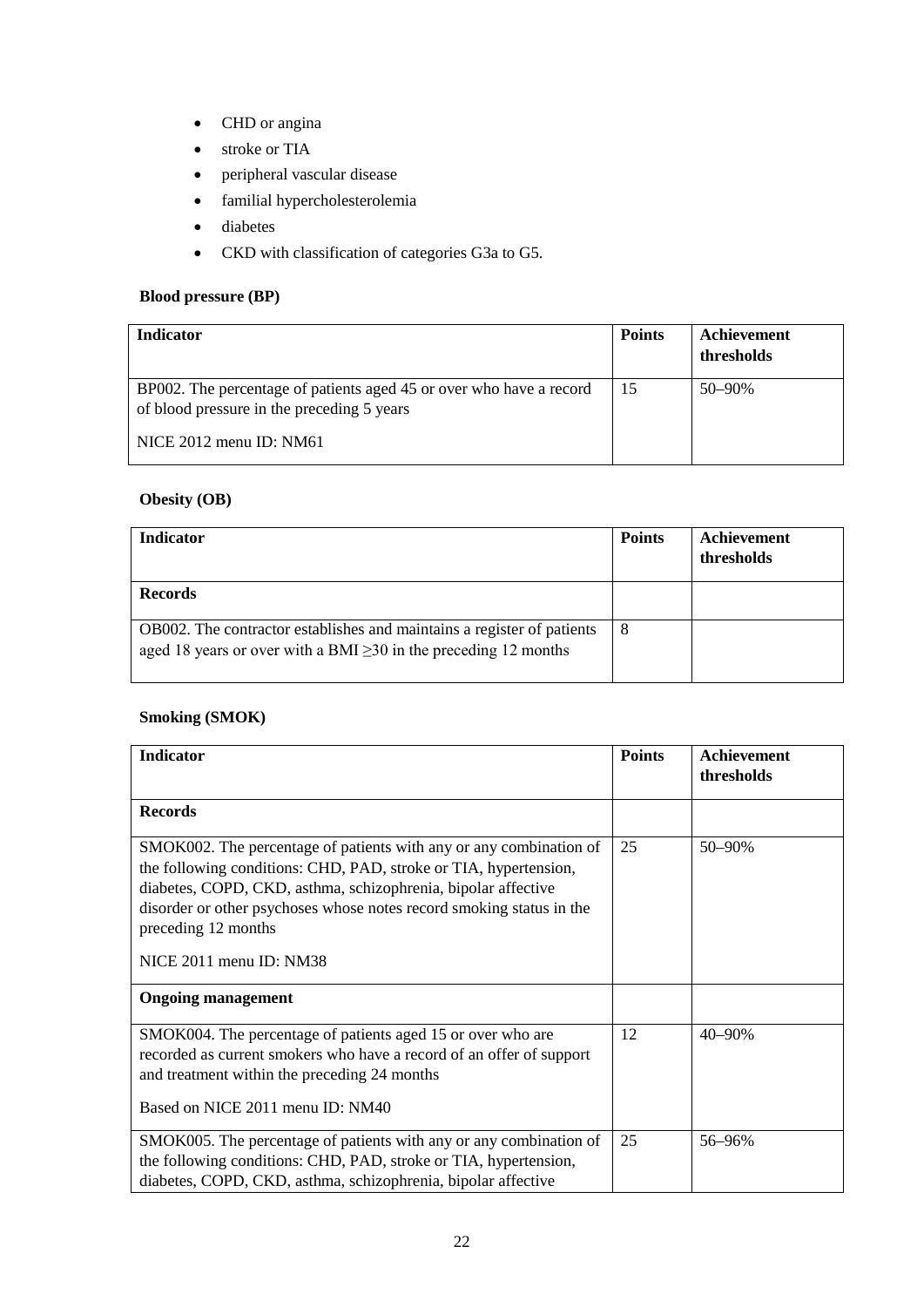| disorder or other psychoses who are recorded as current smokers who<br>have a record of an offer of support and treatment within the preceding<br>12 months |  |
|-------------------------------------------------------------------------------------------------------------------------------------------------------------|--|
| $\vert$ NICE 2011 menu ID: NM39                                                                                                                             |  |

## **Disease register for smoking**

The disease register for the purpose of calculating the APDF for SMOK002 and SMOK005 is defined as the sum of the number of patients on the disease registers for each of the conditions listed in the indicators. Any patient who has one or more co-morbidities e.g. diabetes and CHD, is only counted once on the register for SMOK002 and SMOK005.

There is no APDF calculation for SMOK004.

### **Requirements for recording smoking status**

*Smokers*

For patients who smoke this recording should be made in the preceding 12 months for SMOK002.

#### *Non-smokers*

It is recognised that life-long non-smokers are very unlikely to start smoking and indeed find it quite irritating to be asked repeatedly regarding their smoking status. Smoking status for this group of patients should be recorded in the preceding 12 months for SMOK002 until the end of the financial year in which the patient reaches the age of 25.

Once a patient is over the age of 25 years (e.g. in the financial year in which they reach the age of 26 or in any year following that financial year) to be classified as a non-smoker they should be recorded as:

• never smoked which is both after their 25th birthday and after the earliest diagnosis date for the disease which led to the patients inclusion on the SMOK002 register (e.g.] one of the conditions listed on the SMOK002 register).

## *Ex-smokers*

Ex-smokers can be recorded as such in the preceding 12 months for SMOK002. Practices may choose to record ex-smoking status on an annual basis for three consecutive financial years and after that smoking status need only be recorded if there is a change. This is to recognise that once a patient has been an ex-smoker for more than three years they are unlikely to restart.

## **Section 2.2.2: Public health (PH) domain – additional services sub domain**

Section 2.2.2. applies to contractors who provide additional services under the terms of the GMS contract and participate in QOF.

## **Cervical screening (CS)**

| <b>Indicator</b>                                                                                                                                                                                                                       | <b>Points</b> | Achievement<br>thresholds |
|----------------------------------------------------------------------------------------------------------------------------------------------------------------------------------------------------------------------------------------|---------------|---------------------------|
| CS005. The proportion of women eligible for screening and aged 25-<br>49 years at the end of period reported whose notes record that an<br>adequate cervical screening test has been performed in the previous 3<br>years and 6 months |               | 45-80%                    |
| NICE $2017$ menu ID: NM154                                                                                                                                                                                                             |               |                           |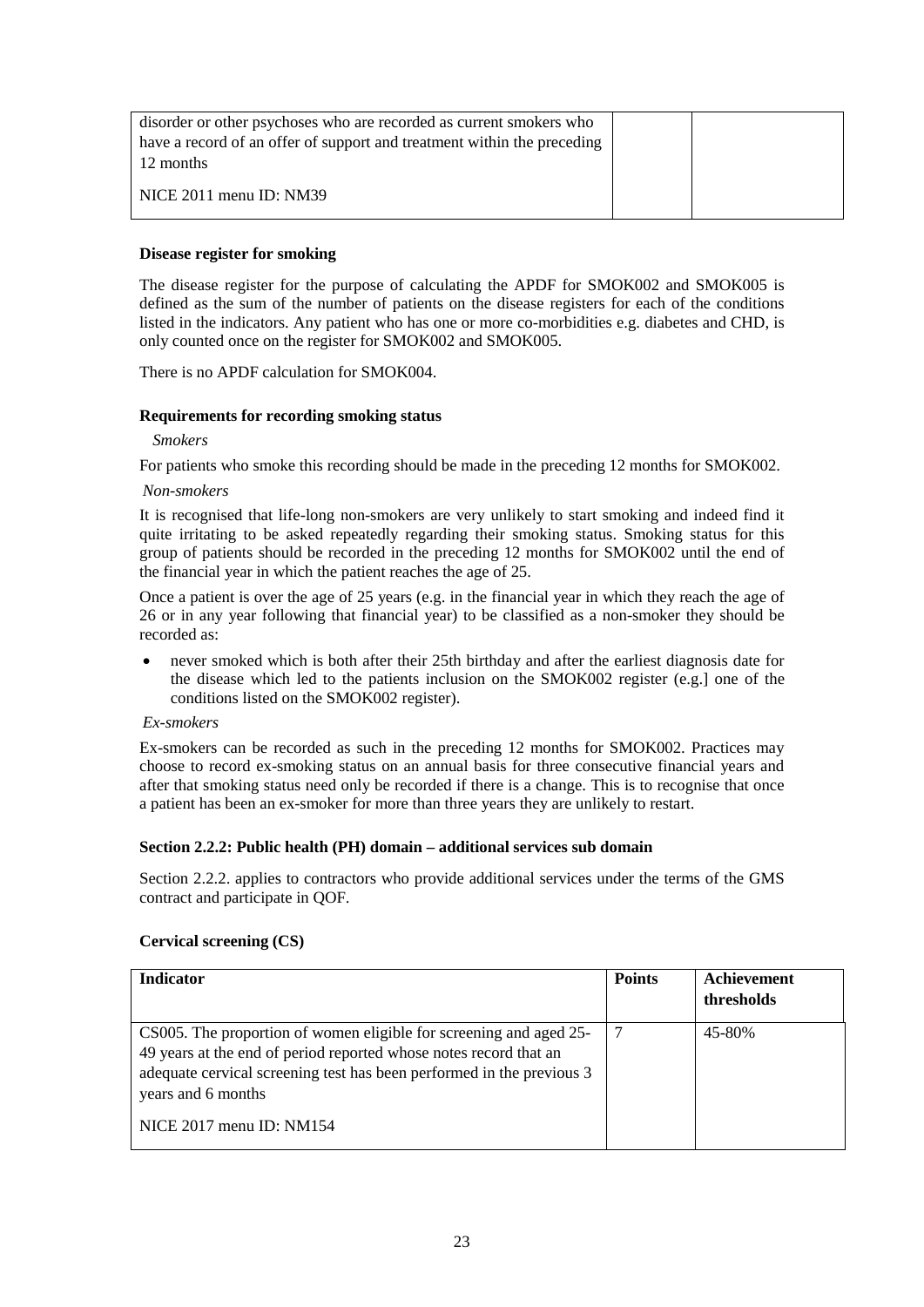| CS00X. The proportion of women eligible for screening and aged 50-    | 45-80% |
|-----------------------------------------------------------------------|--------|
| 64 years at the end of period reported whose notes record that an     |        |
| adequate cervical screening test has been performed in the previous 5 |        |
| years and 6 months                                                    |        |
|                                                                       |        |
| NICE $2017$ menu ID: NM $155$                                         |        |
|                                                                       |        |

## **Section 2.3: Quality improvement domain (74 points)**

Section 2.3 applies to all contractors participating in QOF.

## **Prescribing safety**

| <b>Indicator</b>                                                                                                                                                                                                                                                          | <b>Points</b> | Achievement<br>thresholds |
|---------------------------------------------------------------------------------------------------------------------------------------------------------------------------------------------------------------------------------------------------------------------------|---------------|---------------------------|
| QI001. The contractor can demonstrate continuous quality<br>improvement activity focused upon prescribing safety as specified in<br>the QOF guidance                                                                                                                      | 27            | <b>NA</b>                 |
| QI002. The contractor has participated in network activity to<br>regularly share and discuss learning from quality improvement<br>activity as specified in the QOF guidance. This would usually include<br>participating in a minimum of two network peer review meetings | 10            | <b>NA</b>                 |

## **End of Life Care**

| <b>Indicator</b>                                                                                                                                                                                                                                                          | <b>Points</b> | Achievement<br>thresholds |
|---------------------------------------------------------------------------------------------------------------------------------------------------------------------------------------------------------------------------------------------------------------------------|---------------|---------------------------|
| QI003. The contractor can demonstrate continuous quality<br>improvement activity focused upon end of life care as specified in the<br>QOF guidance                                                                                                                        | 27            | <b>NA</b>                 |
| QI004. The contractor has participated in network activity to<br>regularly share and discuss learning from quality improvement<br>activity as specified in the QOF guidance. This would usually include<br>participating in a minimum of two network peer review meetings | 10            | <b>NA</b>                 |

".

## **Amendment of Annex E to the principal Directions**

**24.** In Annex E to the principal Directions (calculation of the sub-domain additional services achievement points), in paragraphs E.5 and E.6 of Annex E (achievement points), for "£171.20" substitute "£187.74".

## **Amendment of Annex K to the principal Directions**

**25.** In Annex K to the principal Directions (amendments to the General Medical Services Statement of Financial Entitlements signed in March 2013 (amendments from April 2013)), after paragraph (n) insert—